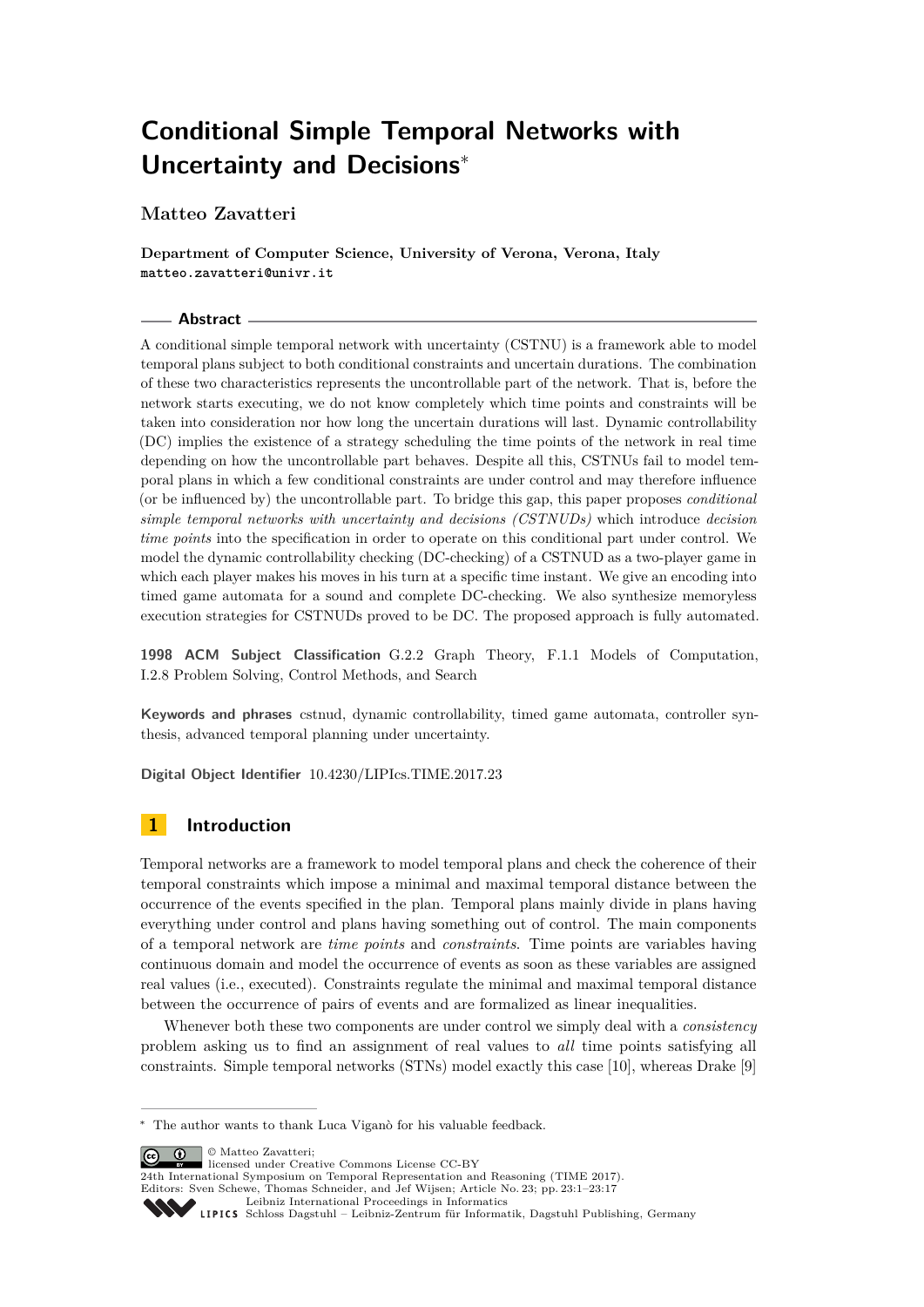## **23:2 Conditional Simple Temporal Networks with Uncertainty and Decisions**

addresses temporal plans with choices that are, however, under control; therefore, we keep dealing with a consistency problem asking us to further find suitable values for such choices.

Instead, when some component is out of control, satisfiability is, in general, not enough. In such a case, we deal with a *controllability* problem.

Conditional simple temporal networks (CSTNs) [\[14,](#page-16-1) [20\]](#page-16-2) address conditional constraints to enable or disable some parts of the network (i.e., a subset of time points and constraints) during execution. Conditionals are expressed as labels consisting of conjunctions of literals whose atoms are Boolean propositions. The truth value assignments to such propositions are out of control and depend on the behavior of unpredictable external events which are only observed to occur while executing the network.

Simple temporal networks with uncertainty (STNUs) [\[17,](#page-16-3) [18\]](#page-16-4) address uncertain (but bounded) durations. Such durations are modeled by contingent links, i.e. pairs of distinct time points specifying a range of allowed values between their distance. One of these time points is called *activation* and it is under control, whereas the other one is called *contingent* and it is not. The real value assignment to the contingent one depends again on the behavior of unpredictable external events which are only observed to occur while executing the network.

Conditional simple temporal networks with uncertainty (CSTNUs) [\[7,](#page-15-2) [13\]](#page-15-3) merge the semantics of CSTNs and STNUs addressing conditional constraints and uncertain durations.

Controllability of a temporal network implies the existence of a *strategy* operating on the controllable part such that all constraints will eventually be satisfied. Controllability mainly divides in *weak*, *strong* and *dynamic*. Weak controllability ensures the existence of a (possible different) strategy to operate on the controllable part whenever we are able to predict how the entire uncontrollable part will behave before the execution starts. Strong controllability is the opposite case ensuring the existence of a strategy operating always the same way on the controllable part no matter how the uncontrollable part will behave. However, strong controllability is "too strong". If a temporal network is not strongly controllable, it could still be executable by operating on the controllable part reacting to the uncontrollable one as soon as it becomes known. Dynamic controllability addresses exactly this case.

However, none of the formalisms mentioned so far tackles temporal plans in which some conditional constraints under control may influence (or be influenced by) some uncontrollable part. An initial discussion is given in [\[3\]](#page-15-4) where CSTNs are extended with decision nodes regulating the truth value assignments to some propositions under control.

We give here the first attempt to address temporal plans in which decisions may influence (or be influenced by) *both* conditional and temporal uncertainty.

Toward this aim our contributions are three-fold. First, we define *conditional simple temporal networks with uncertainty and decisions* (CSTNUDs) as a unified formalism for temporal networks expressing uncontrollable parts and model dynamic controllability as a two-player game in which players make moves in their turns. Second, we provide an encoding into timed game automata for a sound and complete DC-checking and synthesize execution strategies by means of the UPPAAL-TIGA software [\[2\]](#page-15-5). Third, we automate our approach by discussing a proof of concept tool we came up with.

The rest of the paper is organized as follows. [Section 2](#page-2-0) provides essential background on CSTNUs, timed game automata (TGAs) and the DC-checking of CSTNUs via TGAs. [Section 3](#page-5-0) introduces our main contribution: *CSTNUs with Decisions* along with a new semantics given in *move-based strategies*. [Section 4](#page-10-0) extends the encoding given in [Section 2](#page-2-0) to address the DC-checking of CSTNUDs. [Section 5](#page-11-0) discusses our tool and a preliminary experimental evaluation. [Section 6](#page-12-0) discusses the correctness and complexity of the encoding. [Section 7](#page-14-0) discusses related work. [Section 8](#page-14-1) draws conclusions and discusses future work.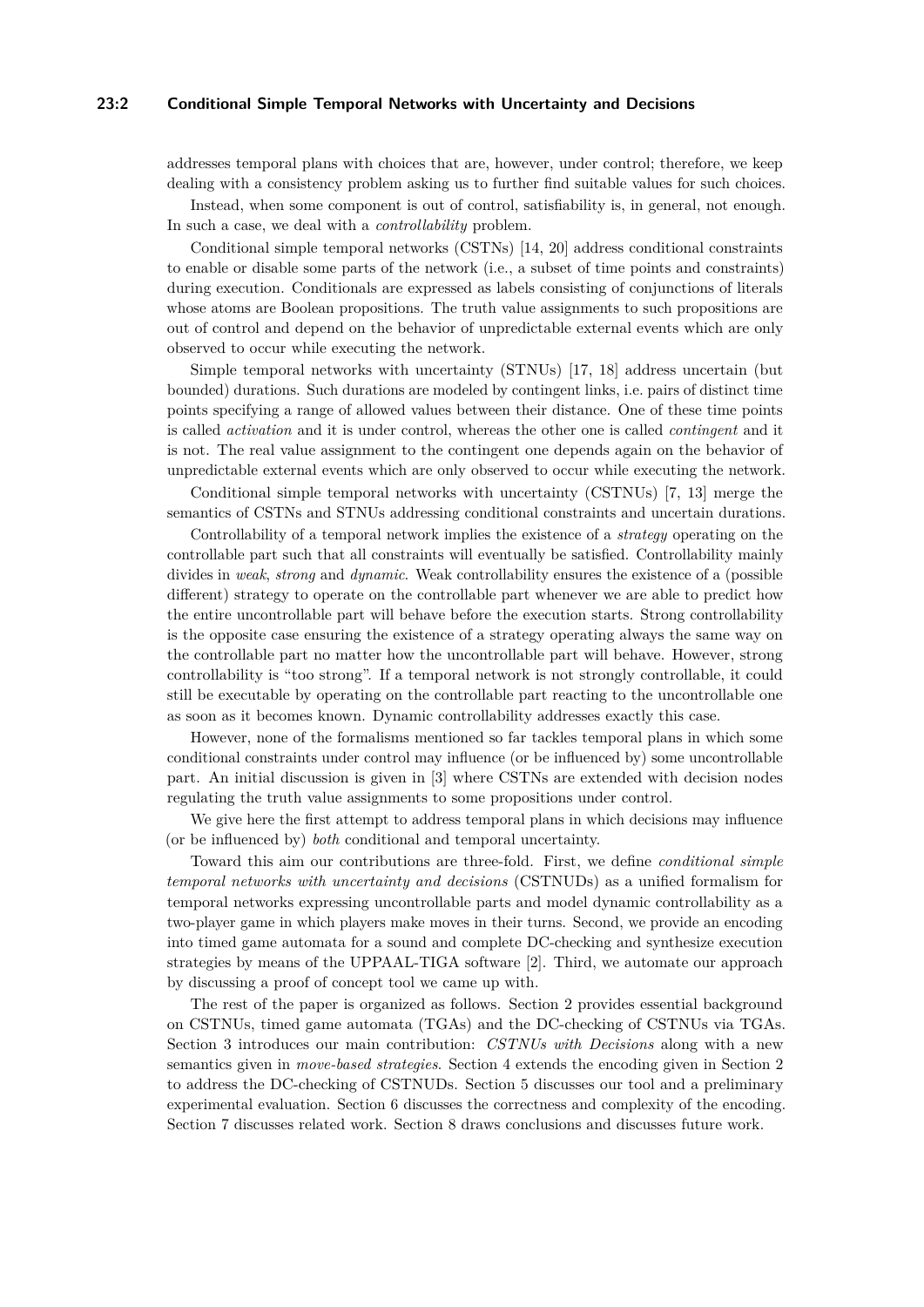# <span id="page-2-0"></span>**2 Background: CSTNUs, TGAs and Dynamic Controllability**

## **2.1 Conditional Simple Temporal Networks with Uncertainty**

Given a set P of Boolean propositions, a *label*  $\ell = \lambda_1 \ldots \lambda_n$  is any finite conjunction of literals  $\lambda_i$ , where a literal is either a proposition *p* (positive literal) or its negation  $\neg p$ (negative literal). The *empty label* is denoted by  $\Box$ . The *label universe of*  $\mathcal{P}$ , denoted by  $\mathcal{P}^*$ , is the set of all possible (consistent) labels drawn from  $\mathcal{P}$ ; e.g., if  $\mathcal{P} = \{p, q\}$ , then  $\mathcal{P}^* = \{\Box, p, q, \neg p, \neg q, p \land q, p \land \neg q, \neg p \land q, \neg p \land \neg q\}.$  Two labels  $\ell_1, \ell_2 \in \mathcal{P}^*$  are *consistent* if and only if their conjunction  $\ell_1 \wedge \ell_2$  is satisfiable. A label  $\ell_1$  *entails* a label  $\ell_2$  (written  $\ell_1 \Rightarrow \ell_2$  if and only if all literals in  $\ell_2$  appear in  $\ell_1$  too (i.e., if  $\ell_1$  is more *specific* than  $\ell_2$ ). A label  $\ell_1$  *falsifies* a label  $\ell_2$  iff  $\ell_1 \wedge \ell_2$  is inconsistent. For instance, if  $\ell_1 = p \wedge \neg q$  and  $\ell_2 = p$ , then  $\ell_1$  and  $\ell_2$  are consistent since  $p \land \neg q \land p$  is satisfiable, and  $\ell_1$  entails  $\ell_2$  since  $p \land \neg q \Rightarrow p$ .

I **Definition 1** (CSTNU)**.** A *Conditional Simple Temporal Network with Uncertainty* (*CSTNU*) is a tuple  $\langle \mathcal{T}, \mathcal{OT}, \mathcal{P}, O, L, \mathcal{L}, \mathcal{C} \rangle$ , where:

 $\mathcal{T} = \{X, Y, \dots\}$  is a finite set of *time points* (i.e., variables with continuous domain).

 $\mathcal{OT} \subseteq \mathcal{T} = \{P^?, Q^?, \dots\}$  is a set of *observation time points.* 

- $\mathcal{P} = \{p, q, ...\}$  is a finite set of Boolean *propositions*.
- $O: \mathcal{P} \to \mathcal{O}\mathcal{T}$  is a bijection associating a unique  $P? \in \mathcal{O}\mathcal{T}$  to each  $p \in \mathcal{P}$  (i.e.,  $O(p) = P?$ ).
- $L: \mathcal{T} \to \mathcal{P}^*$  is a function assigning a *label* to each time point  $X \in \mathcal{T}$ .  $\blacksquare$
- L is a finite set of *contingent links*  $(A, x, y, C)$ , where  $A, C \in \mathcal{T}$ ,  $0 < x < y < \infty$   $(x, y \in \mathbb{R})$ .  $\sim$
- C is a finite set of *labeled constraints*  $(Y X \leq k, \ell)$ , where  $X, Y \in \mathcal{T}$ ,  $k \in \mathbb{R} \cup \{\pm \infty\}$ and  $\ell \in \mathcal{P}^*$ . If  $(Y - X \leq k, \ell) \notin \mathcal{C}$  for some  $\ell \in \mathcal{P}^*$ , then  $k = \infty$  (for *that* label).
- A CSTNU is *well-defined* if and only if all the following properties hold.
- For each  $X \in \mathcal{T}$ , if  $\lambda \in L(X)$ , where  $\lambda \in \{p, \neg p\}$ , then  $L(X) \Rightarrow L(O(p))$  and  $(O(p) X \leq$  $-\epsilon, L(X)$ ) ∈ C for some  $\epsilon > 0$  (*time point label honesty* [\[14\]](#page-16-1)).
- For any  $(A, x, y, C) \in \mathcal{L}, A \neq C$  and  $L(A) = L(C)$
- For any pair  $(A_1, x_1, y_1, C_1), (A_2, x_2, y_2, C_2) \in \mathcal{L}$  if  $A_1 \neq A_2$ , then  $C_1 \neq C_2$ .
- For each constraint  $(Y X \leq k, \ell) \in \mathcal{C}, \ell \Rightarrow L(Y) \wedge L(X)$  (*constraint label coherence* [\[14\]](#page-16-1)),  $\overline{\phantom{a}}$ and for each literal  $\lambda \in \ell$ , where  $\lambda \in \{p, \neg p\}$ ,  $\ell \Rightarrow L(O(p))$  (*constraint label honesty* [\[14\]](#page-16-1)).

We execute a time point by assigning it a real value (modeling the occurrence of some temporal event). We execute a CSTNU by executing all relevant non-contingent time points (see below). For any contingent link  $(A, x, y, C)$ , *A* is the *activation time point*, whereas *C* is the *contingent time point*. *A* is under control, *C* is not. Once we execute *A*, we can merely observe the execution of *C* (by the environment). However, *C* is guaranteed to occur such that  $C - A \in [x, y]$ . A contingent link has a unique implicit label given by  $\ell = L(A) = L(C)$ .

Likewise, an observation time point  $P? \in \mathcal{OT}$  is under control, whereas the truth value assignment to its associated Boolean proposition  $p$  is not. Once we execute  $P$ ? we can merely observe such an assignment. Before executing *P*? the value of *p* is *unknown*, and after executing *P*? is either  $\top$  (true) or  $\bot$  (false). As we execute observation time points, their truth value assignments to the associated propositions generate the *current partial scenario*. That is, a label  $\ell_{cps} \in \mathcal{P}^*$  consisting of the conjunction of these literals. Initially,  $\ell_{cps} = \Box$ , and whenever a proposition is assigned a truth value, the resulting literal  $\lambda$  is appended to  $\ell_{cps}$ . Time points and constraints are *relevant* if their labels are not falsified by  $\ell_{cps}$ . Before executing the network all time points and constraints are relevant. If a time point turns irrelevant, we will not execute it. If a constraint does, we will not be obliged to satisfy it.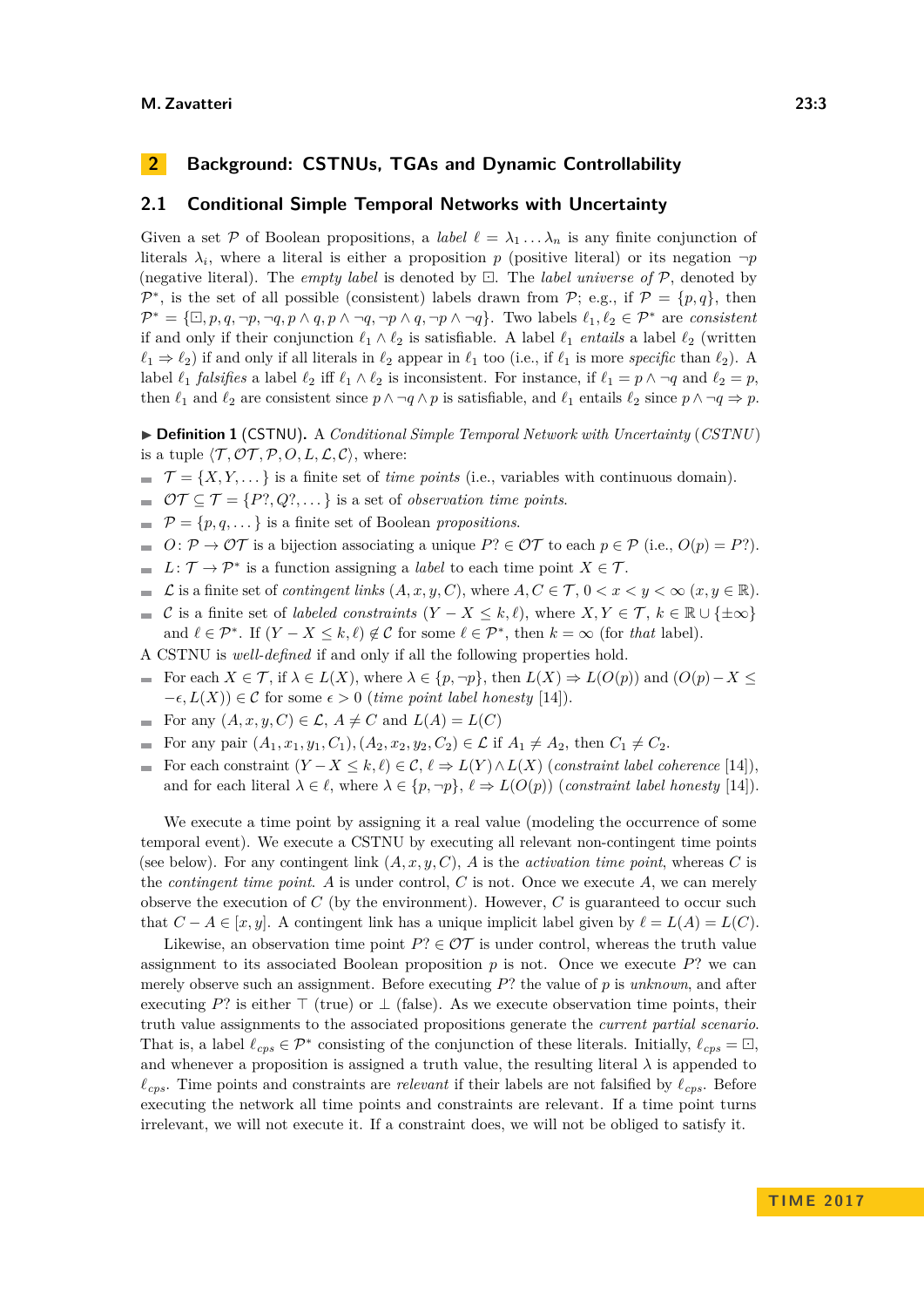## <span id="page-3-0"></span>**23:4 Conditional Simple Temporal Networks with Uncertainty and Decisions**





A CSTNU is said *dynamically controllable* (DC) if there exists a strategy executing all relevant non-contingent time points such that all (relevant) constraints are satisfied no matter which uncertain durations and truth value assignments turn out to be during execution.

We graphically represent a CSTNU as a labeled (multi)graph, where the set of nodes coincides with the set of time points (labels are shown below the nodes), whereas the set of edges divides in *contingent links* and *requirement links*. A contingent link (shown as a double arrow  $A \Rightarrow C$  labeled by  $[x, y]$ ) models  $(A, x, y, C) \in \mathcal{L}$ . A requirement link (shown as a single arrow *X* → *Y* labeled by  $[k_1, k_2], \ell$ ) models the pair  $(Y - X \le k_2, \ell), (X - Y \le -k_1, \ell) \in \mathcal{C}$ .

[Figure 1](#page-3-0) shows an example of CSTNU having two observation time points *P*?*, D*? and four contingent links (*A*1*,* 1*,* 6*, C*1), (*A*2*,* 8*,* 12*, C*2), (*A*3*,* 3*,* 5*, C*3) and (*A*4*,* 6*,* 10*, C*4). *P*? is the first time point to execute, whereas *E* is the last. If *P*? assigns  $\top$  to *p*, then  $A_2$  and  $C_2$  along with the constraints labeled by  $\neg p$  turn irrelevant as  $\ell_{cps} = p$  falsifies  $\neg p$ . If *P*? assigns  $\bot$  to *p*, we will ignore  $A_1$ ,  $C_1$  and all constraints labeled by *p*. Likewise, if *D*? assigns  $\top$  (resp.,  $\bot$ ) to *d*, we will ignore  $A_4$  and  $C_4$  (resp.,  $A_3$  and  $C_3$ ) and all constraints labeled by  $\neg d$  (resp., *d*). The CSTNU in [Figure 1](#page-3-0) is uncontrollable. For example, assume that each contingent time point (if relevant) takes its maximal duration. If  $\ell_{cps} = p \land \neg d$ , then the execution sequence is  $P$ ? = 0,  $A_1 = 1$ ,  $C_1 = 7$ ,  $D$ ? = 8,  $A_4 = 9$ ,  $C_4 = 19$  and  $E = 20$  (violating [21,  $\infty$ ]*,*  $\neg d$ between *P*? and *E* requiring that *E* is executed from 21 on.). If  $\ell_{cps} = \neg p \wedge d$ , then the execution sequence is  $P$ ? = 0,  $A_2$  = 1,  $C_2$  = 13,  $D$ ? = 14,  $A_3$  = 15,  $C_3$  = 20 and  $E$  = 21 (violating  $[-\infty, 20]$ , *d* between *P*? and *E* requiring that *E* is executed within 20).

## **2.2 Timed Game Automata**

A *timed automaton* (TA) [\[1\]](#page-15-6) refines a finite automaton [\[12\]](#page-15-7) by adding real-valued *clocks* and *clock constraints*. All clocks increase at the uniform rate and may by reset many times.

- $\triangleright$  **Definition 2** (TGA). A *Timed Automaton (TA)* is a tuple  $\langle Loc, Act, \mathcal{X}, \rightarrow, Inv \rangle$ , where
- $\overline{a}$ *Loc* is a finite set of *locations* (one is initial). A location is *urgent* if time freezes in it.
- Act is a finite set of *actions* and  $X$  is a finite set of *real-valued clocks*.  $\overline{\phantom{a}}$
- $\to \subseteq Loc \times \mathcal{H}(\mathcal{X}) \times Act \times 2^{\mathcal{X}} \times Loc$  is the transition relation. An edge  $(L_i, G, A, R, L_j)$ ÷. represents a transition from  $L_i$  to  $L_j$  realizing action *A*.  $G \in \mathcal{H}(\mathcal{X})$  is a *guard* consisting of a conjunction of clock constraints having the form  $c_1 \sim k$  or  $c_1 - c_2 \sim k$  where  $c_1, c_2 \in \mathcal{X}$ , *k* ∈ N and ~∈ {<, ≤, =, >, ≥}.  $R \subseteq 2^{\mathcal{X}}$  is the set of clocks to reset (i.e., set to 0).
- *Inv* : *Loc*  $\rightarrow \mathcal{H}(\mathcal{X})$  is a function assigning an *invariant* (modeled as a conjunction of clock  $\blacksquare$ constraints) to each location. *Inv*( $L$ ) says *when* the TA is allowed to remain in  $L$ .

A *Timed Game Automaton (TGA)* [\[15\]](#page-16-5) extends a TA by dividing transitions into *controllable* and *uncontrollable*. Uncontrollable transitions have priority over controllable ones.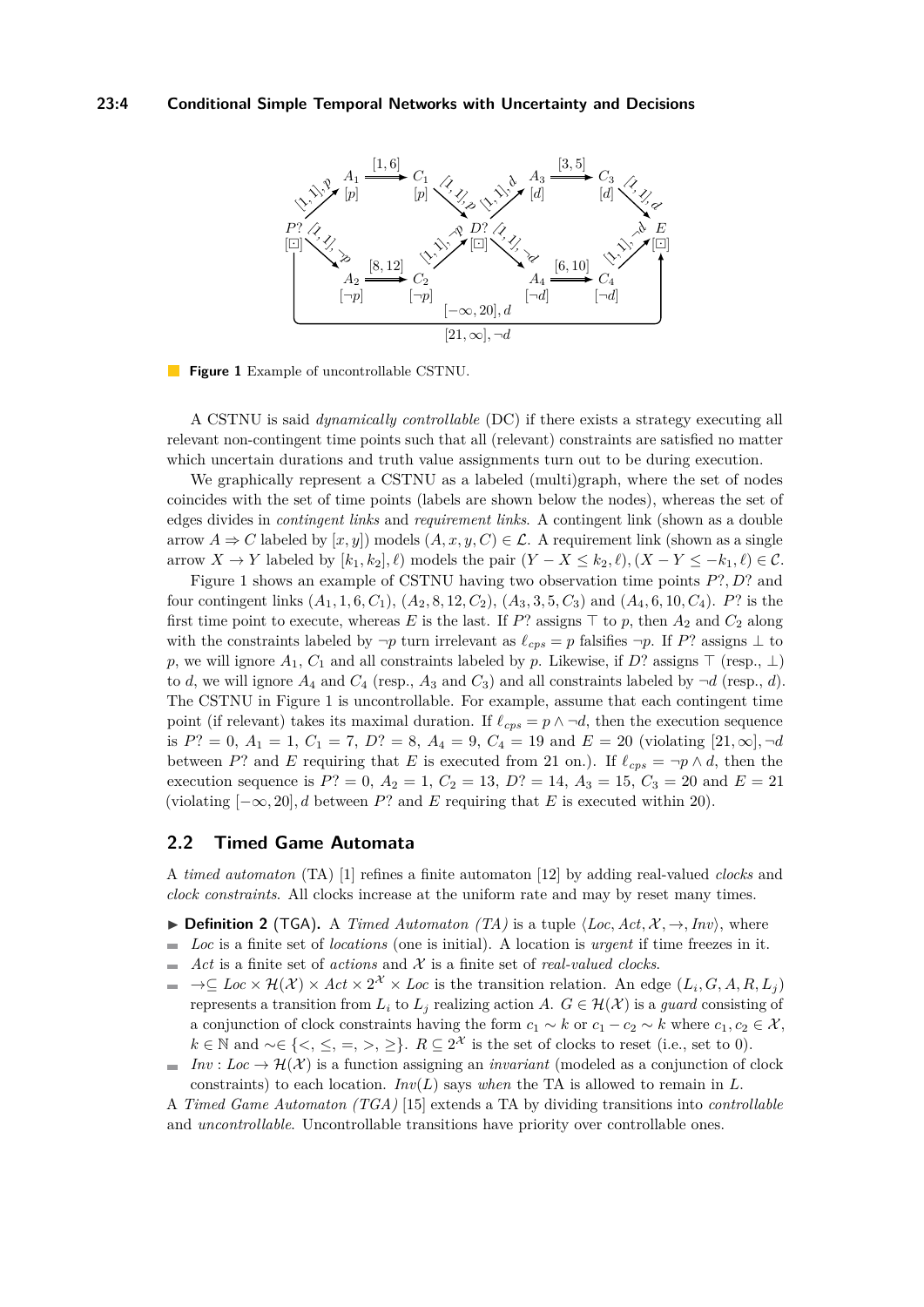<span id="page-4-0"></span>

**Figure 2** TGA encoding the CSTNU in Fig. [1:](#page-3-0)  $L_0$  is the initial location,  $L_1$ ,  $L_{\Box}$ ,  $L_p$ ,  $L_{\neg p}$ ,  $L_d$ goal are urgent. Solid (resp., dashed) edges model controllable (resp., uncontrollable) transitions.  $\Sigma_1$  : cA<sub>1</sub>  $\lt$  ĉ $\wedge$ cC<sub>1</sub> = ĉ $\wedge$ cA<sub>1</sub>  $\geq$  1 $\wedge$ cA<sub>1</sub>  $\leq$  6 and  $\Phi_1$  : cA<sub>1</sub>  $\lt$  ĉ $\wedge$ cC<sub>1</sub> = ĉ $\wedge$ cA<sub>1</sub>  $>$  6.  $\Sigma_2$  : cA<sub>2</sub>  $\lt$  ĉ $\wedge$ cC<sub>2</sub> =  $\hat{c} \wedge cA_2 \ge 8 \wedge cA_2 \le 12$  and  $\Phi_2 : cA_2 < \hat{c} \wedge cC_2 = \hat{c} \wedge cA_2 > 12$ .  $\Sigma_3 : cA_3 < \hat{c} \wedge cC_3 = \hat{c} \wedge cA_3 \ge 3 \wedge cA_3 \le 5$ and  $\Phi_3$  :  $cA_3 < \hat{c} \wedge cC_3 = \hat{c} \wedge cA_3 > 5$ .  $\Sigma_4$  :  $cA_4 < \hat{c} \wedge cC_4 = \hat{c} \wedge cA_4 \ge 6 \wedge cA_4 \le 10$  and  $\Phi_4$  : cA<sub>4</sub>  $\lt$  ĉ  $\wedge$  cC<sub>4</sub>  $=$  ĉ  $\wedge$  cA<sub>4</sub>  $\wedge$  cA<sub>4</sub>  $> 10$ .

We graphically represent a TGA as a (multi)graph where the set of nodes coincides with that of locations whereas the set of edges models controllable transitions (solid edges) and uncontrollable ones (dashed edges). [Figure 2](#page-4-0) depicts a TGA encoding the CSTNU in [Figure 1.](#page-3-0) In what follows we sum up how this encoding is achieved and dynamic controllability checked.

## **2.3 Dynamic Controllability**

The DC-checking problem is the problem of deciding if a CSTNU is DC. We can answer the DC-checking problem by using *sound* and *complete* TGA reachability algorithms [\[4,](#page-15-8) [5\]](#page-15-9). We model the DC-checking as a two-player game between a controller ( $ctrl$ ) and the environment (env). The aim of ctrl is to reach a specific location as soon as all relevant time points have been executed and all constraints are satisfied, whereas env's goal is to prevent  $\text{ctrl}$ from doing that. If ctrl wins, the network is DC, otherwise it is not. An important aspect of this encoding is that ctrl is assigned *uncontrollable* transitions, whereas env is assigned *controllable* ones. This is necessary to allow env's instantaneous reactions as in the TGA semantics, uncontrollable transitions go first [\[4,](#page-15-8) [5,](#page-15-9) [6\]](#page-15-10). The encoding is as follows.

- **Clocks.** X contains a clock cX for each time point  $X \in \mathcal{T}$  and a clock bP for each proposition  $p \in \mathcal{P}$ . X also contains two special clocks  $\hat{c}$  (modeling the global time) and  $c_{\delta}$  (regulating the interplay of the game).  $cX = \hat{c}$ , means that X has not been executed, whereas  $cX < \hat{c}$  means that *X* was executed at time  $\hat{c} - cX$  (when this difference is  $> 0$ ). Likewise,  $bP = \hat{c}$  means that  $p = \top$ , whereas  $bP < \hat{c}$  means that  $p = \bot$  (both when  $cP < \hat{c}$ ). Each  $cX$  and  $bP$  may be reset at most once. For our example we have  $\mathcal{X} = \{\hat{\mathsf{c}}, \mathsf{c}_{\delta}, \mathsf{c}_{\mathsf{P}}, \mathsf{c}_{\mathsf{A}_1}, \mathsf{c}_{\mathsf{C}_1}, \mathsf{c}_{\mathsf{A}_2}, \mathsf{c}_{\mathsf{C}_2}, \mathsf{c}_{\mathsf{D}}, \mathsf{c}_{\mathsf{A}_3}, \mathsf{c}_{\mathsf{C}_3}, \mathsf{c}_{\mathsf{A}_4}, \mathsf{c}_{\mathsf{C}_4}, \mathsf{c}_{\mathsf{E}}, \mathsf{b}_{\mathsf{P}}, \mathsf{b}_{\mathsf{D}}\}.$
- **Locations.** *Loc* contains three core locations *L*<sup>0</sup> (initial), *L*<sup>1</sup> (urgent) and goal (urgent), and  $n-1$  urgent locations  $L_{\ell_1}, \ldots, L_{\ell_{n-1}}$  where *n* is the number of distinct labels in the CSTNU. That is,  $n = |\{L(X) | X \in \mathcal{T}\}\cup \{\ell | (Y - X \leq k, \ell) \in \mathcal{C}\}|$ . For our example,  $Loc = \{L_0, L_1, L_{\square}, L_p, L_{\neg p}, L_d, \text{goal}(= L_{\neg d}\}$  as the distinct labels are  $\{\square, p, \neg p, d, \neg d\}.$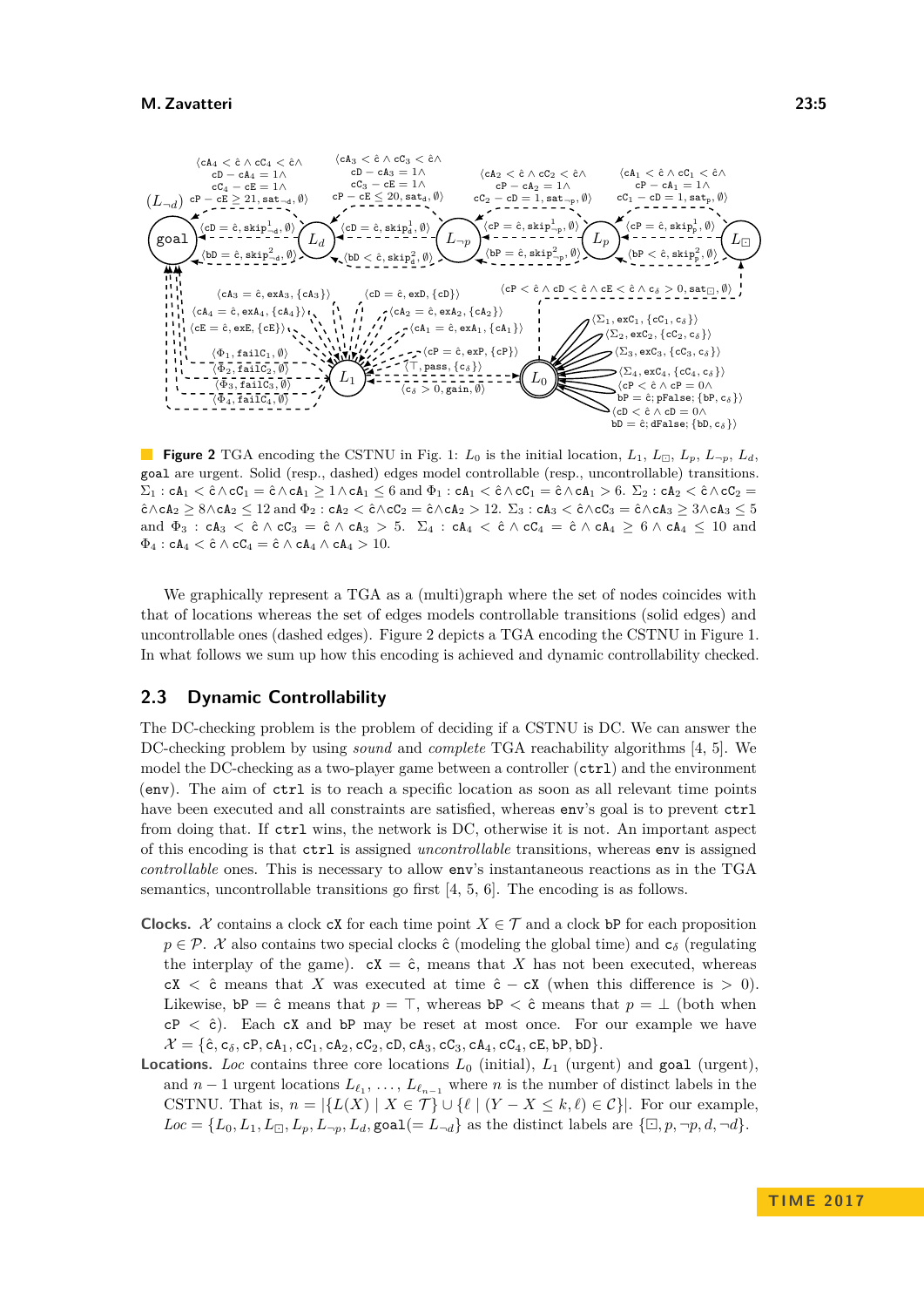## **23:6 Conditional Simple Temporal Networks with Uncertainty and Decisions**

- **Transitions.**  $\rightarrow$  contains controllable and uncontrollable transitions to model the following:
	- *Game interplay.* pass and gain are uncontrollable transitions regulating the game interplay. In particular gain can be taken only when  $c_{\delta} > 0$  modeling the *reaction time* needed to observe how the uncontrollable part behaves.
	- $N$  *Non-contingent time point executions.* For each non-contingent time point  $X$  there is an uncontrollable self-loop transition  $\langle L_1, cX = \hat{c}, \exp\{\langle cX \rangle, L_1\}$  modeling the execution of *X*. The guard says that *X* has not been executed yet, while the reset fixes the execution time of *X* to  $\hat{c}$  − cX by resetting cX.
	- *Contingent time point executions.* For each contingent link  $(A, x, y, C) \in \mathcal{L}$  there is a controllable self-loop transition  $\langle L_0, cA \rangle \langle cC \rangle = \hat{c} \wedge cA \geq x \wedge cA \leq y$ , exC,  $\{cC, c_\delta\}$ ,  $L_0$ ) to allow env to execute the contingent time point *C* such that  $C - A \in [x, y]$ , and a fail transition  $\langle L_0, c \mathbf{A} \rangle \subset \hat{\mathbf{C}} \wedge \mathbf{C} \mathbf{C} = \hat{\mathbf{C}} \wedge \mathbf{C} \mathbf{A} > y$ , failC,  $\{c \mathbf{C}, c \delta\}$ , goal) to allow ctrl to move to goal if env fails or refuses to take the transition.
	- *Truth value assignments.* For each proposition  $p \in \mathcal{P}$  there is a controllable self-loop transition  $\langle L_0, cP \rangle \langle \hat{c} \wedge \hat{c}P = 0 \wedge bP = \hat{c}, pFalse, \{bP, c_\delta\}, L_0 \rangle$  to allow env to assign  $\perp$  to p, if it decides so. If it does not, the truth value of p will remain forever  $\top$ .
	- *Winning conditions.* To check that all relevant time points have been executed and all constraints are satisfied we connect each pair of locations  $(L_{\ell_{i-1}}, L_{\ell_i})$  in the winning path  $L_0 \to L_{\square} \to \cdots \to L_{\ell_{n-1}}$   $\to$  goal by means of a set of uncontrollable transitions. Each set of transitions going from  $L_{\ell_{i-1}}$  to  $L_{\ell_i}$  verifies that if  $\ell_{cps}$  does not falsify  $\ell_i$ , then all time points labeled by  $\ell_i$  must have been executed and all constraints labeled by  $\ell_i$  are satisfied. If  $\ell_{cps}$  falsifies  $\ell_i$ , a skip transition allows us to ignore this check. In this way, the problem is decomposed with respect to the specific labels avoiding the combinatorial explosion of all arising cases. For example, the set of transitions going from  $L_{\Box}$  to  $L_p$  is generated as follows. In the scenario where  $P$ ? has been executed and  $p$  assigned  $\top$  (i.e.,  $\ell_{cps} = p$ , then *A*<sub>1</sub> and *C*<sub>1</sub> must have been executed, and *A*<sub>1</sub> − *P*? ≤ 1, *P*? − *A*<sub>1</sub> ≤ −1,  $D$ ? − *C*<sub>1</sub> ≤ 1, *C*<sub>1</sub> − *D*? ≤ −1 are satisfied. In other words, the meta conditional constraint  $(cP < \hat{c} \land bP = \hat{c}) \implies (cA_1 < \hat{c} \land cC_1 < \hat{c} \land cP - cA_1 = 1 \land cC_1 - cD = 1)$ refines to  $\neg$ (cP <  $\hat{c} \wedge bP = \hat{c}$ )  $\vee$  (cA<sub>1</sub> <  $\hat{c} \wedge cC_1$  <  $\hat{c} \wedge cP - cA_1 = 1 \wedge cC_1 - cD \ge 1 = 1$ ) simplifying to  $(cP = \hat{c}) \vee (bP < \hat{c}) \vee (cA_1 < \hat{c} \wedge cC_1 < \hat{c} \wedge cP - cA_1 = 1 \wedge cC_1 - cD = 1)$ since TGAs do not allow negations or disjunctions of clock constraints in the guards. Finally, we generate a transition<sup>[1](#page-5-1)</sup> for each disjunct  $(sat_p, skip_p^1, skip_p^2)$ .

DC-checking is done by looking for a control strategy for env to always prevent  $\text{ctrl}$ from getting to goal. If such a strategy exists, the initial CSTNU is not DC, otherwise it is (as ctrl has a counter-strategy to react to any combination of env's moves).

# <span id="page-5-0"></span>**3 CSTNUs with Decisions**

In this section we extend CSTNUs by injecting a new kind of time point: the *decision time point*. A decision time point *D*! dualizes an observation one *P*? as the truth value assignment to the associated proposition is *under control*. As a result, the controllable and uncontrollable part may now mutually influence one another. That is, deciding some truth value may restrict (or even exclude) some uncontrollable part and vice versa. Several interesting cases may arise depending on if a few truth values are decided before or after having full information on how

<span id="page-5-1"></span><sup>&</sup>lt;sup>1</sup> We model  $Y - X \le k$  as  $(\hat{c} - cY) - (\hat{c} - cX) \le k$  simplifying to  $cX - cY \le k$ . We might write  $cX - cY \ge k$ as a short for  $X - Y \leq -k$  and  $cX - cY = k$  as a short for the pair  $Y - X \leq k$  and  $X - Y \leq -k$ .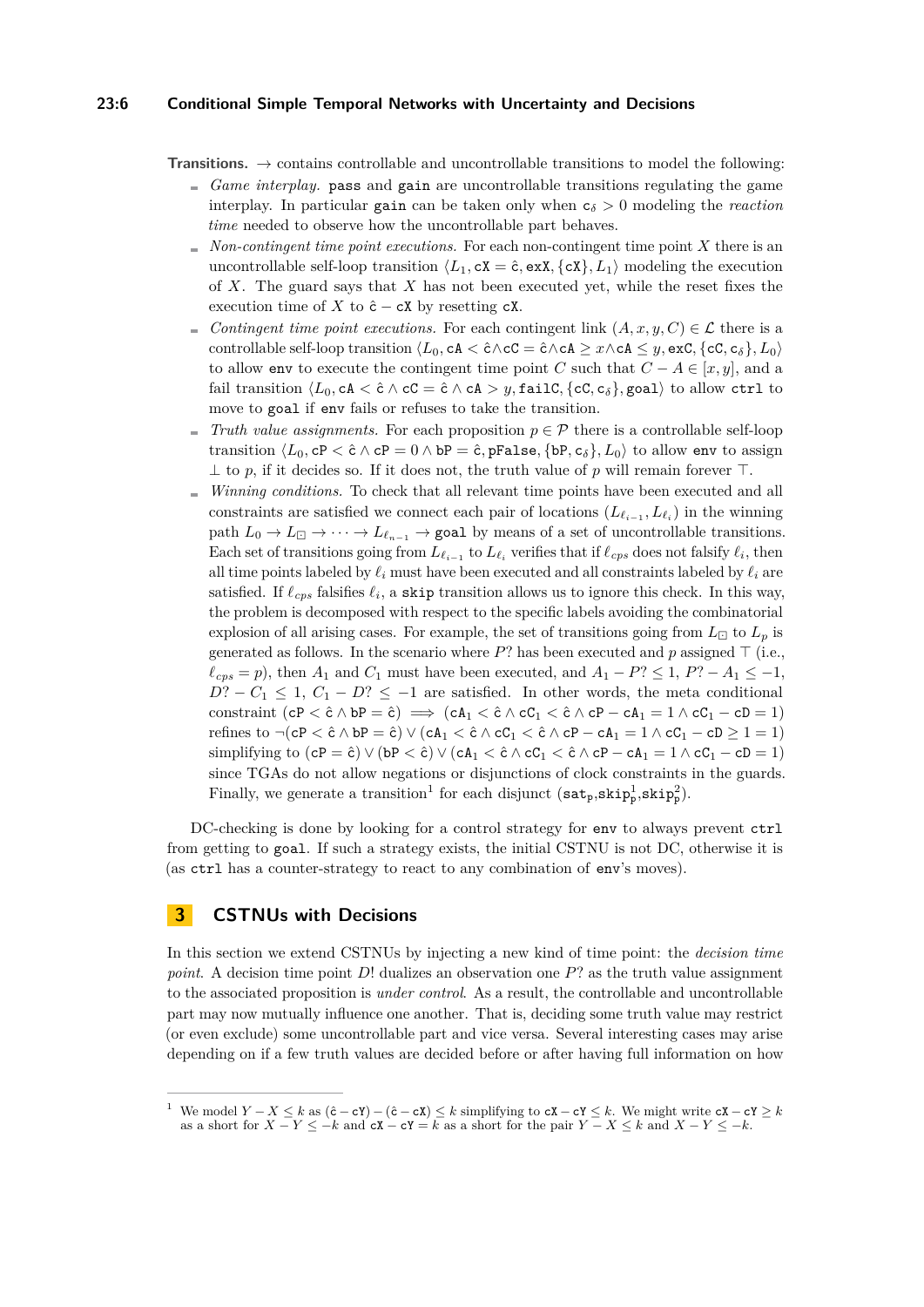<span id="page-6-0"></span>

**(a)** *A decision before any uncon-***(b)** *A decision after all observa-***(c)** *A decision after another detrollable part. tion and some contingent. cision and a contingent.*

**Figure 3** Possible cases of the CSTNU in [Figure 1](#page-3-0) when substituting decision time points for observation ones. Missing labels on requirement links  $X \to Y$  are all  $[1,1], L(X) \wedge L(Y)$  [\(Figure 1\)](#page-3-0).

the uncontrollable part will or have behaved. We go ahead with this discussion by taking [Figure 3](#page-6-0) as an example. There, we took the initial CSTNU in [Figure 1](#page-3-0) and substituted decision time points for observation ones in all possible combinations. We discuss these examples focusing on the combinations of minimal and maximal durations of contingent links only. If it works for them, then it must work for any other combination of durations.

- In [Figure 3a](#page-6-0)  $P!$  is a decision time point. The resulting CSTNUD is uncontrollable. If we *decide p* (i.e., assign  $\top$  to *p*), then *observe*  $\neg d$  (i.e., *D*? assigns  $\bot$  to *d*) and  $C_1$ ,  $C_4$  take their maximal durations, then we will have to execute *E* at 20 violating  $(P^2 - E \le -21, -d)$ as *P*? is executed at 0. Conversely, if we decide  $\neg p$ , then observe *d* and  $C_2$  and  $C_3$  take their maximal durations, then we will have to execute *E* at 21 (violating  $E - P$ ?  $\leq$  20*, d*).
- In [Figure 3b](#page-6-0) *D*! is a decision time point. The resulting CSTNUD is DC. Assume that we observe p. Regardless on what duration  $C_1$  takes, we can only decide d. Indeed, if we decided  $\neg d$ , regardless of the duration of  $C_4$  we would have to execute  $E$  before time 21 violating  $(P? - E \le -21, \neg d)$ . Assume now that we observe  $\neg p$ . If  $C_2$  takes its minimal duration, *d* is the only good decision. If we decided  $\neg d$  and then  $C_4$  took its minimal duration, we would execute *E* at 18 violating  $(P^? - E \le -21, \neg d)$ . On the contrary, if  $C_2$  takes its maximal duration then we can only decide  $\neg d$ . If we decided *d* and  $C_3$  took its maximal duration, we would have to execute *E* at 21 violating  $(E - P) \leq 20, d$ .
- In [Figure 3c](#page-6-0)  $P!$  and  $D!$  are both decision time points. The resulting CSTNUD is of course<sup>[2](#page-6-1)</sup> dynamically controllable. If we decide  $p$ , then deciding  $d$  is always going to be fine. If we decide  $\neg p$ , then we will decide either *d* or  $\neg d$  depending on how long  $C_2$  lasts. If  $C_2$  takes its minimal duration, then we will decide *d* (but not  $\neg d$  since  $C_4$  could then take its minimal duration). If  $C_2$  takes its maximal duration, then we will decide  $\neg d$  (but not *d* since if *C*<sup>3</sup> could then take its maximal duration).

Hence, *decisions are dynamic*.

▶ **Definition 3** (CSTNUD). A *Conditional Simple Temporal Network with Uncertainty and Decisions* (*CSTNUD*) is a tuple  $\langle \mathcal{T}, \mathcal{OT}, \mathcal{DT}, \mathcal{P}, O, L, \mathcal{L}, \mathcal{C} \rangle$ , where:

- $\mathcal{T}, \mathcal{OT}, \mathcal{P}, L, \mathcal{L}, \mathcal{C}$  are exactly the same of those given for CSTNUs. Furthermore, we denote the set of contingent time points as  $Contingent = \{C \mid (A, x, y, C) \in \mathcal{L}\}.$
- $\mathcal{D}\mathcal{T} \subseteq \mathcal{T} = \{D!, E!, \dots\}$  is a set of *decision time points* such that  $\mathcal{O}\mathcal{T} \cap \mathcal{D}\mathcal{T} = \emptyset$ .  $\rightarrow$
- $O: \mathcal{P} \to \mathcal{D}\mathcal{T} \cup \mathcal{O}\mathcal{T}$  is a bijection associating a unique observation or decision time point  $\equiv$ to each proposition. If  $O(p) \in \mathcal{OT}$ , then p is called *observable*, whereas if  $O(d) \in \mathcal{DT}$ ,

<span id="page-6-1"></span><sup>2</sup> If a network is DC (e.g., [Figure 3b\)](#page-6-0), then turning controllable some uncontrollable part (e.g., [Figure 3c\)](#page-6-0) *cannot worsen* the situation turning the network uncontrollable. The vice versa does not hold.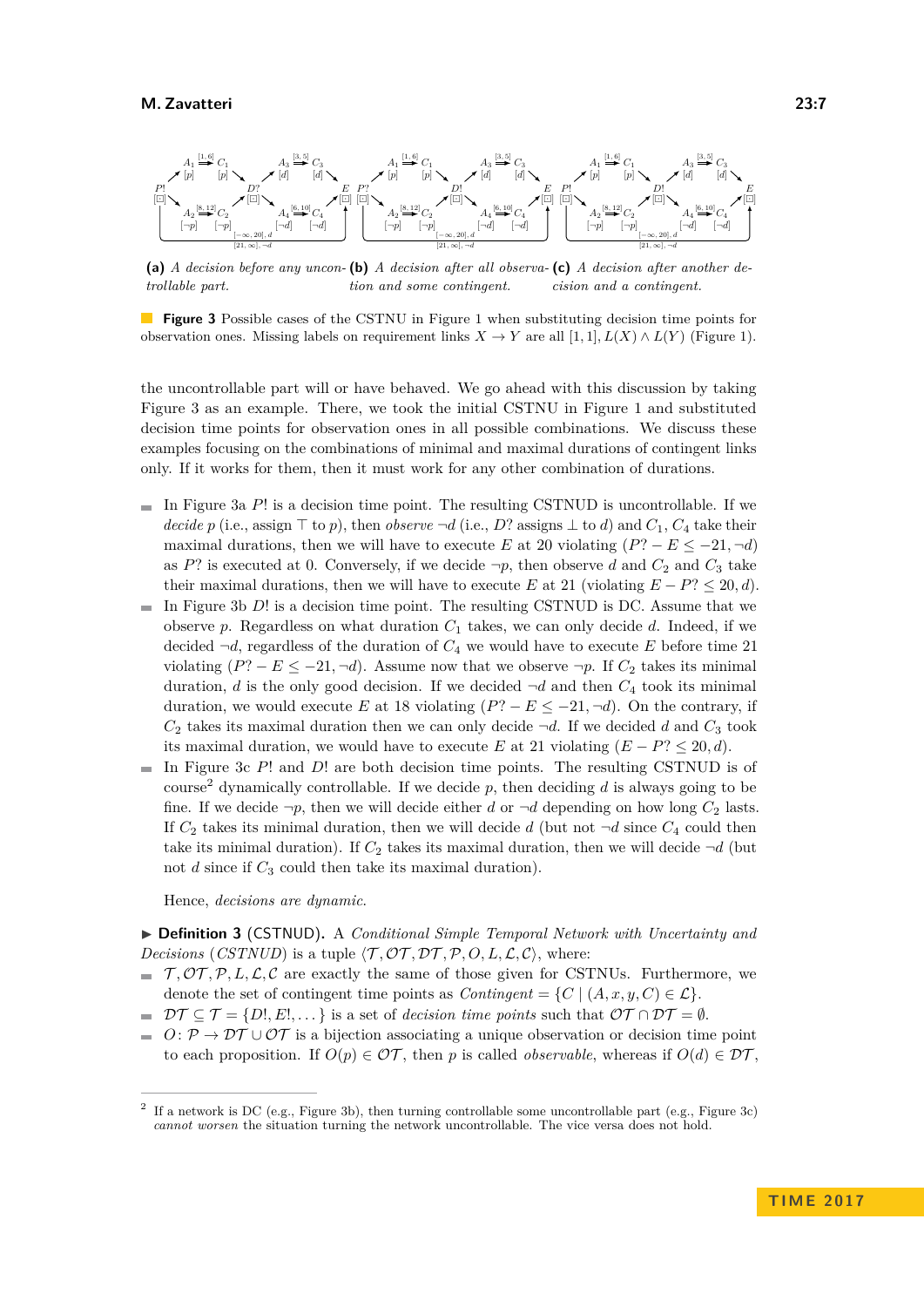#### **23:8 Conditional Simple Temporal Networks with Uncertainty and Decisions**

then *d* is called *decidable.*  $\mathcal{OP} \subseteq \mathcal{P} = \{p \mid O(p) \in \mathcal{OT}\}\$  and  $\mathcal{DP} \subseteq \mathcal{P} = \{d \mid O(d) \in \mathcal{DT}\}\$ shorten the sets of all observable and decidable propositions, where  $\mathcal{OP} \cap \mathcal{DP} = \emptyset$ .

A CSTNUD is *well-defined* if and only if the underlying CSTNU is well-defined and time point label honesty extends to decidable propositions as follows: For each  $X \in \mathcal{T}$ , if  $\lambda \in L(X)$ , where  $\lambda = \{d, \neg d\}$  and  $d \in \mathcal{DP}$ , then  $L(X) \Rightarrow L(O(d))$  and  $(O(d) - X \leq 0, L(X)) \in \mathcal{C}$ . That is, *X* can be executed at the same time of *D*! (but instantaneously after *D*! since time points executed at the same instant must in general follow an *order of execution*).

We model the execution semantics of a CSTNUD as a two-player game in which Player1 models the controller and Player2 models the environment. We employ *execution sequences* [\[16\]](#page-16-6) to model the state of the game and define players' strategies as mappings from execution sequences considered at specific time instants to *moves*.

A *sequence*  $\{x_1, x_2, \ldots, x_n\}$  is a totally ordered collection of elements such that for any pair of elements  $x_i, x_j$ , if  $i < j$  (resp.,  $i > j$ ), then it means that  $x_i$  is before (resp., after) *x*<sub>*j*</sub>. We abuse notation and write  $\{x_1, x_2, \ldots, x_n\} \cup \{x_p\}$  to mean the appending operation resulting in  $\{x_1, x_2, \ldots, x_n, x_p\}$  where  $n < p$ . We write  $x_i \in \{x_1, x_2, \ldots, x_n\}$  iff there exists  $j \in \mathbb{N}, 1 \leq j \leq n$  such that  $x_i = x_j$  (membership), and  $|\{x_1, x_2, \ldots, x_n\}| = n$  (cardinality). A *partial schedule* for a subset of time points  $\mathcal{T}' \subseteq \mathcal{T}$  is a mapping  $S_{\mathcal{T}'} : \mathcal{T}' \to \mathbb{R}$  assigning a real value to each  $X \in \mathcal{T}'$ . A *partial schedule* for a subset of Boolean propositions  $\mathcal{P}' \subseteq \mathcal{P}$ is a mapping  $S_{\mathcal{P}'} : \mathcal{P}' \to \{\top, \bot\}$  assigning either  $\top$  or  $\bot$  to each  $p \in \mathcal{P}'$ . We write b for a generic Boolean value (i.e.,  $b \in \{\top, \bot\}$ ). We write  $S_{\mathcal{T}'} \cup \{S_{\mathcal{T}'}(Y) = k\}$  to shorten that the domain of  $S_{\mathcal{T}}$  extends by adding time point *Y* such that  $S_{\mathcal{T}}(Y) = k$ . Similarly, we write  $S_{\mathcal{P}'} \cup \{S_{\mathcal{P}'}(p) = \mathbf{b}\}\$ for Boolean propositions.

 $\triangleright$  **Definition 4** (Instantiation sequence). An *instantiation sequence* is a quadruple  $\langle E, K, S_E, S_K \rangle$ , where  $E$  is a finite sequence of distinct time points in  $\mathcal{T}$ ,  $K$  is a finite sequence of distinct propositions in  $\mathcal{P}$ , and  $S_E$ ,  $S_K$  are partial schedules whose domains are *E* and *K*, respectively.

 $\triangleright$  **Definition 5** (Execution sequence). An *execution sequence*  $Z = \langle E, K, S_E, S_K \rangle$  is an instantiation sequence satisfying the following properties:

*S***E Monotonicity** For any pair  $X_i, X_j \in E$  if  $i < j$ , then  $S_E(X_i) \leq S_E(X_j)$ .

**(Time Point Label) Honesty** For each  $X \in E$  and each literal  $\lambda \in L(X)$  where  $\lambda \in \{p, \neg p\}$ , then  $O(p) \in E$  and  $O(p)$  is before *X*,  $p \in K$ ,  $S_K(p) = \top$  (if  $\lambda = p$ ) and  $S_K(p) = \bot$  (if  $\lambda = \neg p$ . Also,  $S_E(O(p)) < S_E(X)$  (if  $p \in \mathcal{OP}$ ) and  $S_E(O(p)) \leq S_E(X)$  (if  $p \in \mathcal{DP}$ ).

*Z*<sup>∗</sup> represents the set of all execution sequences.  $t_{last}(Z) = \max \{ S_E(X) | X \in E \}$  represents the last time instant in which a time point was executed in *Z*.  $last(Z) = \{X \mid X \in$  $E \wedge S_E(X) = t_{last}$ } represents the set of the last executed time points.

Therefore, an execution sequence models the ordered sequence of executed time points and assigned propositions according to the well-definedness of a CSTNUD. As an example, consider again [Figure 3b.](#page-6-0) Assume that we execute  $P$ ? at 0 and observe  $\neg p$ . Assume then that we execute  $A_2$  at 1 and observe  $C_2$  to occur at 13 (i.e., at its maximal duration). The execution sequence is  $Z = \langle \{P^?, A_2, C_2\}, \{p\}, \{S_E(P^?) = 0, S_E(A_2) = 1, S_E(C_2) = 13\}, \{S_K(p) = \perp\} \rangle$ . We can now compute the current partial scenario as the conjunction of all positive and negative literals arising from all propositions in *K* according to *S<sup>K</sup>* and define local consistency.

**If Definition 6** (Current partial scenario). Given any  $Z = \langle E, K, S_E, S_K \rangle$ , the *current partial scenario* is given by  $\ell_{cps} = \lambda_1 \wedge \cdots \wedge \lambda_k$ , where for each  $p_i \in K$ ,  $\lambda_i = p_i$  (if  $S_K(p_i) = \top$ ) and  $\lambda_i = \neg p_i$  (if  $S_K(p_i) = \perp$ ).

For *Z* we have that  $\ell_{cps} = \neg p$  since  $p \in K$  and  $S_K(p) = \bot$ .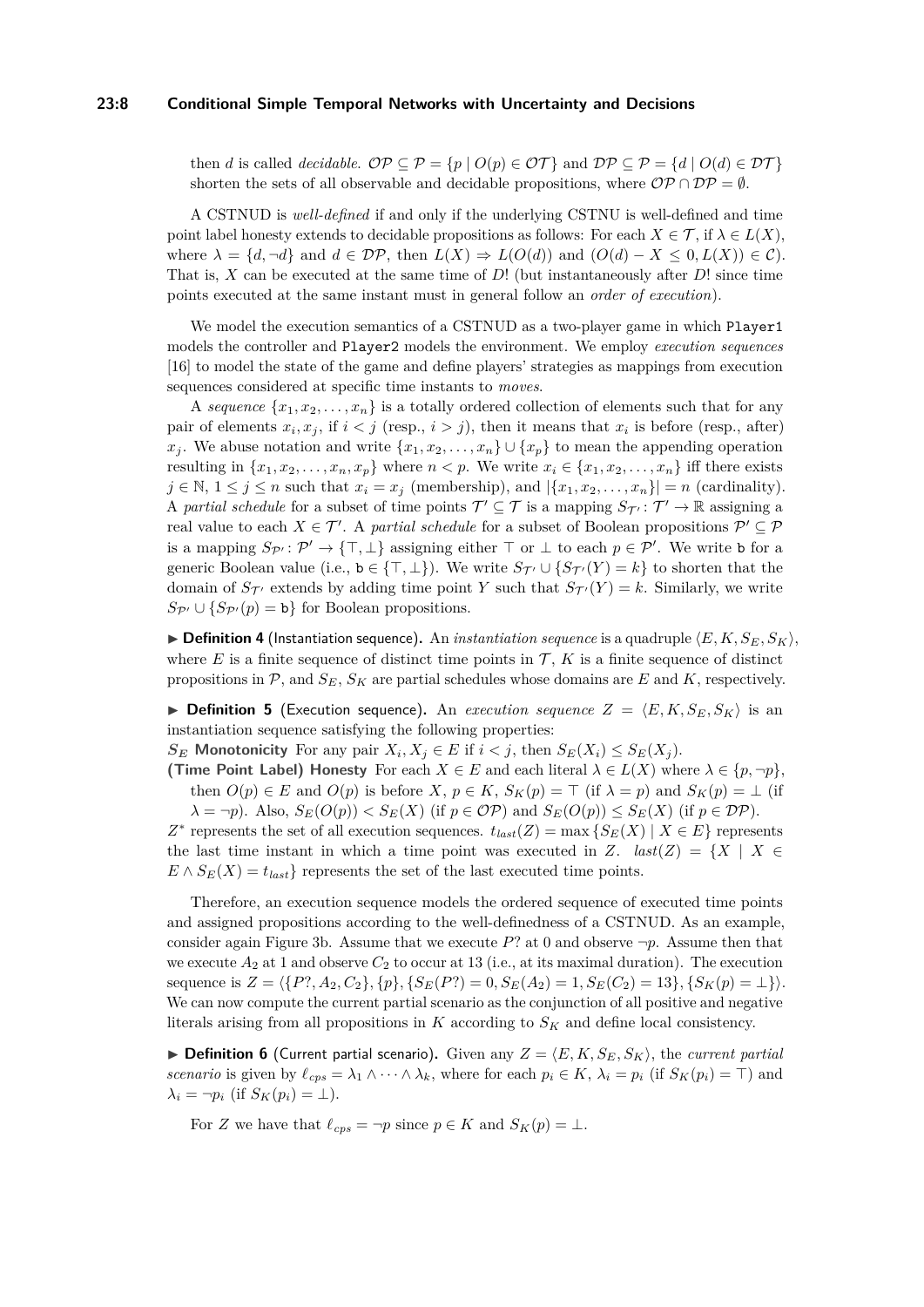$\triangleright$  **Definition 7** (Local consistency). An execution sequence  $E = \langle E, K, S_E, S_K \rangle$ , is *locally consistent* if and only if for each  $(Y - X \leq k, \ell) \in \mathcal{C}$  where  $X, Y \in E$  and  $\ell_{cps} \Rightarrow \ell$ ,  $S_E(Y) - S_E(X) \leq k$  holds.

*Z* is locally consistent since the schedule  $S_E$  satisfies  $(A_2 - P \leq 1, \neg p)$  and  $(P \geq A_2 \leq$ −1*,* ¬*p*). An execution sequence evolves over time according to the evolution of the game that Player1 (the controller) plays against Player2 (the environment). Each player follows a strategy saying what moves to make and when. Moreover, many moves can be made at the same time instant (provided that they respect an order) and sometimes moves are mandatory.

 $\triangleright$  **Definition 8** (Move). A *move m* is either *X meaning "execute time point X*" or  $(p, b)$ *meaning "assign*  $b \in \{\top, \bot\}$  *to proposition p*". A move for Player1 requires that *X* is a *non-contingent* time point and *p* is a *decidable* proposition. A move for Player2 requires that *X* is a *contingent* time point and *p* is an *observable* proposition.  $M_1^*$  and  $M_2^*$  represent the sets of all moves for Player1 and Player2, respectively.

A *move-based strategy* is a mapping from execution sequences considered at particular time instants to moves augmented with a wait condition modeling the absence of move. A strategy tells a player to make a move at a particular time instant only if the move is applicable at that particular time. Therefore, a strategy specifies *applicability conditions* saying when a move *can* be made, *obligations* saying when a move *has to* be made and *postconditions* saying how the execution sequence evolves accordingly.

▶ **Definition 9** (Move-based strategy). A *move-based strategy* for Player1 is a mapping  $\sigma_1: Z^* \times \mathbb{R} \to M_1^* \cup \{\text{wait} \}$  such that its *applicability conditions are*:

- **1.** For any execution sequence *Z* and any time instant *t*,  $\sigma_1(Z, t)$  is *applicable* iff  $t \sim t_{last}(Z)$ , where ∼ is *>* if *last*(*Z*) contains a contingent time point *C* or an observation time point *P*? such that *K* contains its related proposition *p* (reaction time enforcement),  $\geq$  otherwise.
- **2.** For any execution sequence *Z* and any time instant  $t$ ,  $\sigma_1(Z,t) = X$  is applicable if (1) holds and *X* is an unexecuted non-contingent time point such that the current partial scenario entails  $L(X)$  (i.e.,  $X \notin E \wedge X \notin Contingent \wedge \ell_{cps} \Rightarrow L(X)$ ).
- **3.** For any execution sequence *Z* and any time instant *t*,  $\sigma_1(Z,t) = \text{wait}$  is applicable if (1) holds and there is no obligation at time *t*.

The unique *obligation* involves decidable propositions requiring that whenever a decision time point *D*! has been executed and its related proposition *d* has not been assigned yet, then the strategy must issue a move to assign  $d$  a truth value instantaneously. In symbols:  $D! \in E \wedge d \notin K \implies \sigma_1(Z, S_E(D!)) = (d, \mathtt{b}).$ 

A *move-based strategy* for Player2 is a mapping  $\sigma_2: Z^* \times \mathbb{R} \to M_2^* \cup \{\text{wait}\}$  such that its *applicability conditions* are:

- **1.** For any execution sequence *Z* and any time instant *t*,  $\sigma_2(Z, t)$  is *applicable* iff  $t \geq t_{last}(Z)$ .
- **2.** For any execution sequence *Z*, any time instant *t* and any contingent link  $(A, x, y, C) \in \mathcal{L}$ .  $\sigma_2(Z,t) = C$  is applicable if (1) holds, *A* has already been executed, *C* has not, and executing *C* at this time satisfies  $C - A \in [x, y]$  (i.e.,  $A \in E \land C \in Contingent \land C \notin$  $E \wedge t - S_E(A) \in [x, y]$ .
- **3.** For any execution sequence *Z* and any time instant  $t$ ,  $\sigma_2(Z,t) = \text{wait}$  is applicable if (1) holds and there is no obligation at time *t*.

*Obligations* are of two kinds. The first obligation involves observable propositions requiring that whenever an observation time point *P*? has been executed and its related proposition *p* has not been assigned yet, then the strategy must issue a move to assign *p* a truth value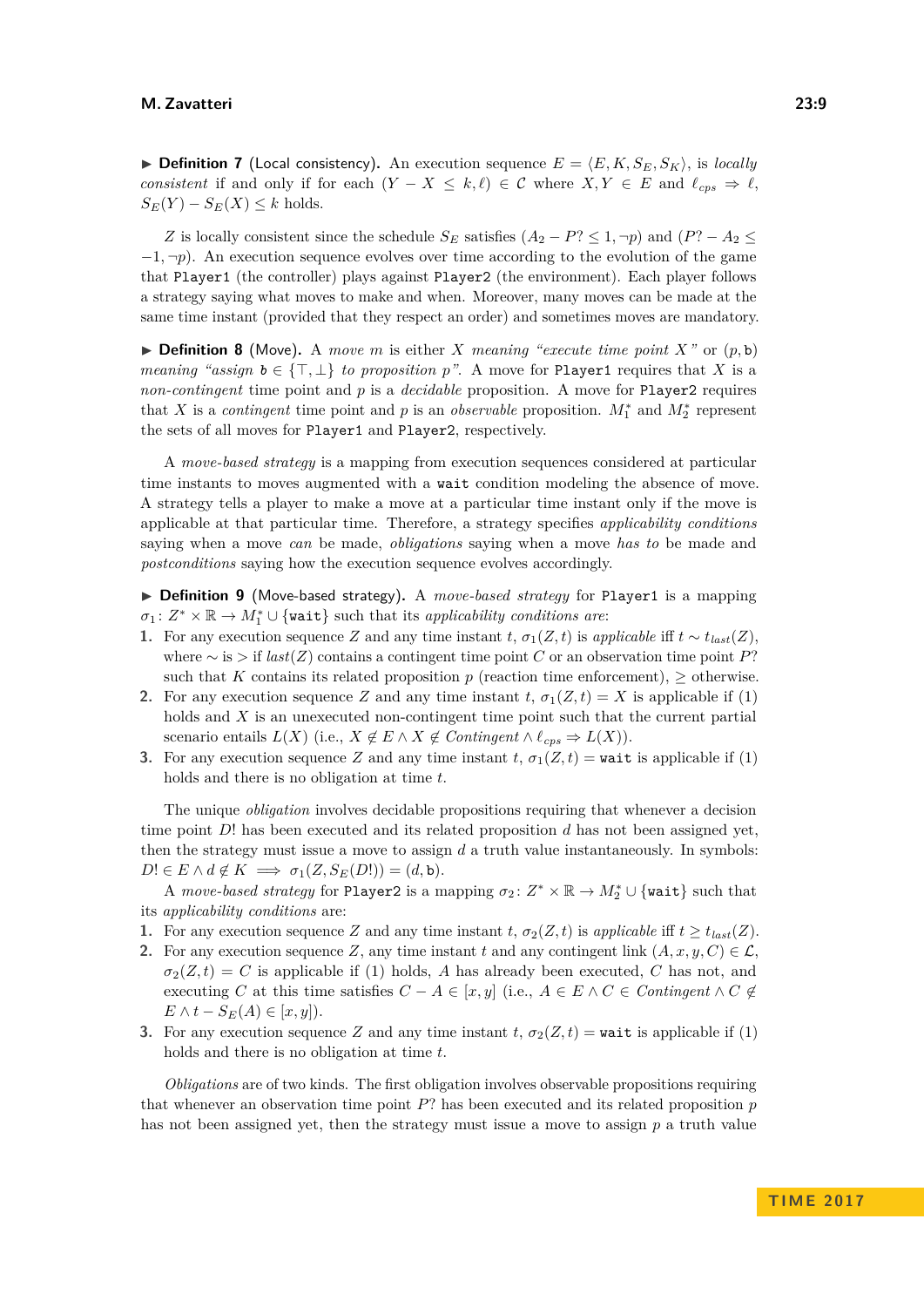#### **23:10 Conditional Simple Temporal Networks with Uncertainty and Decisions**

instantaneously. In symbols:  $(P? \in E \land p \notin K) \implies \sigma_2(Z, S_E(P?)) = (p, \mathbf{b})$ . The second obligation involves contingent links (*A, x, y, C*) requiring that if *A* has already been executed, *C* has not and the current time *t* is the last instant in which *C* can be executed, then the strategy must issue a move to execute *C* at *t*. In symbols:  $\forall (A, x, y, C) \in \mathcal{L}, \forall t \in \mathbb{R}, (A \in \mathcal{L})$  $E \wedge C \notin E \wedge t - S_E(A) = y \implies \sigma_2(Z, t) = C.$ 

*Postconditions* for both  $\sigma_1$  and  $\sigma_2$  are the same. If the strategy tells the player to execute a time point *X* at time *t* then *Z* updates by appending *X* to *E* and extending  $S_E$  such that  $S_E(X) = t$ . If the strategy tells the player to assign the truth value b to the proposition *p*, then *Z* updates by appending *p* to *K* and extending  $S_K$  such that  $S_K(p) = b$ . In symbols: If  $\sigma_i(Z, t) = X$ , then  $Post(Z, \sigma_i, t) = \langle E \cup \{X\}, K, S_E \cup \{S_E(X) = t\}, S_K \rangle$ . If  $\sigma_i(Z, t) = (p, \mathbf{b})$ , then  $Post(Z, \sigma_i, t) = \langle E, K \cup \{p\}, S_E, S_K \cup \{S_K(p) = \mathbf{b}\}\rangle$ .

Getting back to our example we have that  $t_{last}(Z) = 13$  and  $last(Z) = \{C_2\}$ . Suppose that current time is  $t = 14$ .  $\sigma_1(Z, 14) = D!$  is applicable since  $t > t_{last}$  and D! has not been executed yet, whereas  $\sigma_1(Z, 14) = (d, \top)$  is not since  $D! \notin E$ . If  $\sigma_1(Z, 14) = D!$  is taken into consideration (i.e.,  $Z' = Post(Z, \sigma_1, t)$ ), then  $\sigma_1(Z', 14) = (d, \top)$  instantaneously after.

We now model Player2 as the *most powerful player possible*. If Player1 can beat this (worst-case of) environment, then Player1 must be able to beat any other less powerful environment playing the same game. To achieve this purpose we model the game in *turns*. That is, at any time instant *t*, there exist two turns:  $T_1(t)$  (occurring first) and  $T_2(t)$ (occurring last). Player1 makes his moves in  $T_1(t)$ , whereas Player2 makes his in  $T_2(t)$ . If player *i* does not make any move in  $T_i(t)$ , then he loses forever the possibility to play at time *t*. As a result, Player2, making his moves in  $T_2(t)$ , is guaranteed to always have full information on what Player1 has done in  $T_1(t)$  (worst-case scenario). In what remains of this section we define the concept of *snapshot* modeling an execution sequence a particular time instant *t* (after the players are done in  $T_1(t)$  and  $T_2(t)$ ), *continuous game evolution* modeling how the execution sequence evolves and *winning conditions* for each player.

 $\blacktriangleright$  **Definition 10** (Snapshot). Let  $Z = \langle E, K, S_E, S_K \rangle$  be any execution sequence.  $Z(t) =$  $\langle E', K', S'_{E}, S'_{K} \rangle$  models the *snapshot* of *Z* at time *t*, where  $E' = \{ X \mid X \in E \land S_{E}(X) \leq t \},$  $K' = \{p \mid p \in K \land O(p) \in E'\}, \forall X \in E', S'_E(X) = S_E(X)$ , and  $\forall p \in K', S'_K(p) = S_K(p)$ .

To give an example, let us get back to the execution sequence we have discussed before. At  $t = 11$ , we have  $Z(11) = \langle {P}^2, A_2 \rangle, {p}$ ,  ${S_E(P)}^2 = 0, S_E(A_2) = 1}$ ,  ${S_K(p) = \perp}$ .

<span id="page-9-0"></span>**► Definition 11** (Continuous game evolution). Let  $t \in \mathbb{R}^{\geq 0}$  be the global time. The continuous game evolution is modeled by an infinite sequence of snapshots  $Z(t)$  defined as:

$$
Z(t) = \begin{cases} T_2(T_1(\langle \emptyset, \emptyset, \emptyset, \emptyset \rangle, t), t) & \text{if } t = 0 \\ T_2(T_1(Z(t - \epsilon), t), t) & \text{if } t > 0 \end{cases} \quad T_i(Z, t) = \begin{cases} Z & \text{if } \sigma_i(Z, t) = \text{wait} \\ T_i(Post(Z, \sigma_i, t), t) & \text{otherwise} \end{cases}
$$

where  $T_i(t)$  models the evolution of *Z* during turn *i* at time *t* according to  $\sigma_i$ , whereas  $\epsilon > 0$ .

▶ **Definition 12** (Winning conditions). Player1 wins the game if and only if the game evolution leads to a snapshot  $Z(t)$  such that for each unexecuted time point *X*,  $\ell_{cps}$  falsifies  $L(X)$  and for each constraints  $(Y - X \leq k, \ell)$  where  $X, Y \in E$  and  $\ell_{cps} \Rightarrow \ell, S_E(Y) - S_E(X) \leq k$  holds. Player2 wins otherwise.  $\sigma_i$  is a *winning strategy* if player *i* wins the game by following  $\sigma_i$ .

▶ Definition 13 (Dynamic controllability). A CSTNUD is dynamically controllable if Player1 has a winning strategy such that for any  $t > 0$  and any pair of execution sequences  $Z_1, Z_2$ , if  $\sigma_2(Z_1, t') = \sigma_2(Z_2, t')$  for  $0 \le t' < t$ , then  $\sigma_1(Z_1, t) = \sigma_1(Z_2, t)$ .

In other words, whenever Player2 has made the same (infinite) sequence of moves up to time  $t - \epsilon$ , then Player1 will make the same move(s) at time *t*.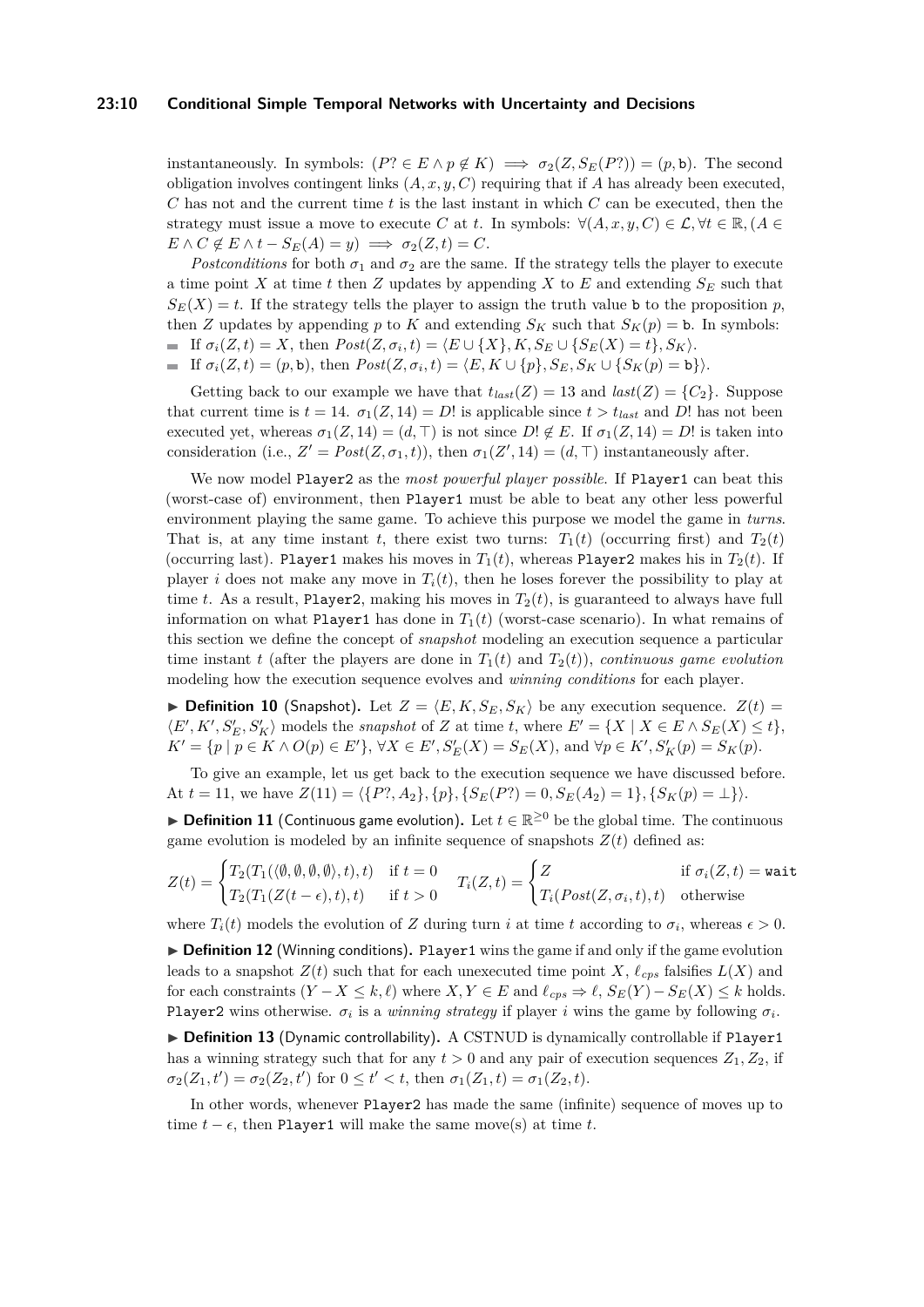## <span id="page-10-0"></span>**4 Dynamic Controllability of CSTNUDs via TGAs**

In this section we extend the encoding given for CSTNUs in [Section 2.](#page-2-0) As an example, we consider [Figure 4](#page-11-1) depicting the encoding of the CSTNUD in [Figure 3b.](#page-6-0)

Once again, we have three core locations but this time we borrow a few names from [Section 3](#page-5-0) and rename them to  $T_1$  (ex  $L_1$ ),  $T_2$  (ex  $L_0$ ) and win (ex goal).  $T_1$  and  $T_2$  model the two turns  $T_1(t)$  and  $T_2(t)$  when global time is  $> 0$ .  $T_2$  is the initial location. The winning path is computed the same way only renaming each  $L_{\ell_i}$  to  $\mathbf{w}_{\ell_i}$ . gain and pass regulate the turns at any time instant *t*. We still have a clock  $\mathsf{c}\mathsf{X}$  for each  $X \in \mathcal{T}$  (considering decision time points too) and a clock bP for each  $p \in \mathcal{P}$  (considering decidable propositions too).

We optimize the guard of each uncontrollable self-loop at  $T_1$  by exploiting what we know of the CSTNUD. That is, we extend the guards so that they enforce time point label honesty as well as the partial order among the time points when not ambiguous. This optimization was first discussed in [\[8\]](#page-15-11) but there it dealt with disjunctive constraints and exploited internal data structures provided by the UPPAAL-TIGA software. Here, we propose a more formal definition avoiding such data structures. Moreover, [\[8\]](#page-15-11) does not address decisions.

To give an example of this optimization, consider time points *A*<sup>1</sup> and *A*<sup>4</sup> of the CSTNUD in [Figure 3b.](#page-6-0)  $L(A_1) = p$  and  $L(A_4) = \neg d$ . Recall that the encoding models p and d as two dedicated clocks bP and bD such that if each of these clocks is equal to (resp., less than)  $\hat{c}$ , once its related observation or decision time point has been executed, then the related proposition is  $\top$  (resp.,  $\bot$ ). Moreover, time point label honesty also requires that  $P$ ? − *A*<sub>1</sub> ≤ −  $\epsilon$  (observation) and *D*! − *A*<sub>4</sub> ≤ 0 (decision).

Therefore, considering the time point label honesty property for CSTNUDs, it is possible to extend the guards of  $exA_1$  and  $exA_4$  by appending  $bP = \hat{c} \wedge cP < \hat{c} \wedge cP > 0$  and  $bD < \hat{c} \wedge cD < \hat{c} \wedge cD > 0$ , respectively. The former models the fact that  $A_1$  must be executed if only if  $p = \top$  (i.e.,  $bP = \hat{c}$ ), which also implies that  $A_1$  must be executed after *P*? (i.e., *P*? have been executed  $(cP < \hat{c})$  and a positive amount of time  $\epsilon$  has elapsed  $(cP > 0)$ . The latter models the fact that  $A_4$  must be executed if only if  $d = \perp$  (i.e., bD < ĉ), which also implies that  $A_4$  must be executed after *D*! (i.e., *D*! have been executed (cD  $\lt$  ĉ)) and possibly immediately or after a positive amount of time has elapsed ( $cD \geq 0$ ).

 $\triangleright$  **Definition 14** (Encoding time point label honesty). A *label encoder* is a mapping  $L_{enc}$ :  $\mathcal{T} \rightarrow$  $\mathcal{H}(\mathcal{X})$  translating the label of a time point into the equivalent clock constraint  $L_{enc}(X)$  $L_{enc}^{\mathcal{OP}}(X) \wedge L_{enc}^{\mathcal{DP}}(X)$ , where  $L_{enc}^{\mathcal{OP}}(X)$  and  $L_{enc}^{\mathcal{DP}}(X)$  encode all literals containing observable and decidable propositions, respectively.

$$
\qquad \qquad =\quad L_{enc}^{\mathcal{OP}}(X)\colon \bigwedge_{p\in L(X)} (\mathrm{b} \mathrm{P} = \hat{\mathrm{c}} \wedge \mathrm{c} \mathrm{P} < \hat{\mathrm{c}} \wedge \mathrm{c} \mathrm{P} > 0) \bigwedge_{\neg q\in L(X)} (\mathrm{b} \mathrm{Q} < \hat{\mathrm{c}} \wedge \mathrm{c} \mathrm{Q} < \hat{\mathrm{c}} \wedge \mathrm{c} \mathrm{Q} > 0)
$$

$$
\quad \ \ \, \mathbb{L}^{D\mathcal{P}}_{enc}(X)\colon \mathop{\text{$\Lambda$}}\nolimits_{d\in L(X)}(\texttt{bD}=\hat{\texttt{c}} \land \texttt{cD} < \hat{\texttt{c}} \land \texttt{cD} \geq 0) \mathop{\text{$\Lambda$}}\nolimits_{\neg f\in L(X)}(\texttt{bF} < \hat{\texttt{c}} \land \texttt{cF} < \hat{\texttt{c}} \land \texttt{cF} \geq 0)
$$

We now focus on constraints. Consider the requirement link  $P? \rightarrow A_1$  labeled by [1, 1]*, p* in the CSTNUD that we are discussing. Such a constraint says that *A*<sup>1</sup> must be executed after 1 and within 1 since *P*? (thus, exactly after 1 since *P*?). This requirement link has also an important characteristic:  $L(A_1)$  coincides with the label of the link. Therefore, whenever  $A_1$  is executed, the constraint must hold. Thus, we extend the original guard of exA<sub>1</sub> (formerly  $cA_1 = \hat{c}$ ) to  $cA_1 = \hat{c} \wedge cP < \hat{c} \wedge cP = 1$ , where the new conjuncts say that P? has already been executed (cP <  $\hat{c}$ ) and  $A_1 - P$ ?  $\in [1, 1]$  (cP = 1). More formally:

▶ **Definition 15** (Encoding predecessors). Given a CSTNUD, a *predecessor* of a time point *Y* ∈ *T* is a time point *X* ∈ *T* such that there exists a constraint  $(X - Y \leq -x, L(Y)) \in \mathcal{C}$ where  $x > 0$ .  $\Pi : \mathcal{T} \to 2^{\mathcal{T}}$  returns the predecessors of a given time point and it is formalized as  $\Pi(Y) = \{ X \mid (X - Y \leq -x, \ell) \in \mathcal{C} \land x > 0 \land \ell = L(Y) \}.$  A predecessor encoder is a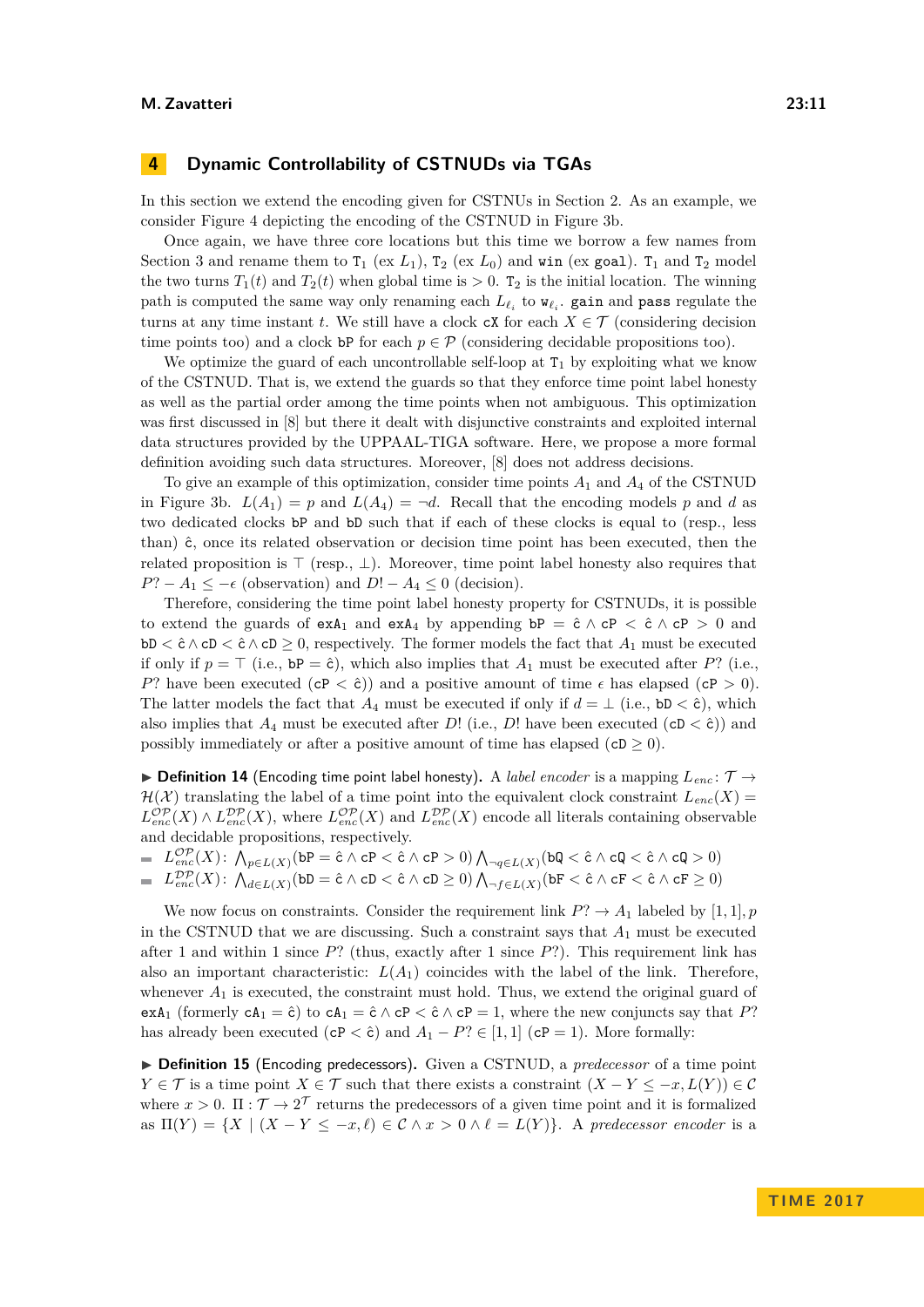#### **23:12 Conditional Simple Temporal Networks with Uncertainty and Decisions**

<span id="page-11-1"></span>

**Figure 4** TGA encoding the CSTNUD in [Figure 3b.](#page-6-0) T<sub>2</sub> (ex  $L_0$ ) is the initial location (modeling *T*<sub>2</sub>(*t*) for *t* > 0). T<sub>1</sub> (ex *L*<sub>1</sub>) models *T*<sub>1</sub>(*t*) for *t* > 0).  $\mathbf{w}_\square$ ,  $\mathbf{w}_p$ ,  $\mathbf{w}_{\square p}$ ,  $\mathbf{w}_d$ , win model the winning path.  $\Omega_{A_1}:$  c $A_1 = \hat{c} \wedge cP < \hat{c} \wedge bP = \hat{c} \wedge cP > 0 \wedge cP = 1.$   $\Omega_{A_2}:$   $cA_2 = \hat{c} \wedge cP < \hat{c} \wedge bP < \hat{c} \wedge cP > 0 \wedge cP = 1.$  $\Omega_{A_3}: \mathsf{c}\mathsf{A}_3 = \hat{\mathsf{c}} \wedge \mathsf{c}\mathsf{D} < \hat{\mathsf{c}} \wedge \mathsf{b}\mathsf{D} = \hat{\mathsf{c}} \wedge \mathsf{c}\mathsf{D} \geq \mathsf{0} \wedge \mathsf{c}\mathsf{D} = 1.$   $\Omega_{A_4}: \mathsf{c}\mathsf{A}_4 = \hat{\mathsf{c}} \wedge \mathsf{c}\mathsf{D} < \hat{\mathsf{c}} \wedge \mathsf{b}\mathsf{D} < \hat{\mathsf{c}} \wedge \mathsf{c}\mathsf{D} \geq \mathsf{0} \wedge \math$ 

mapping  $\Pi_{enc} : \mathcal{T} \to \mathcal{H}(\mathcal{X})$  translating each  $X \in \Pi(Y)$  (along with its temporal bounds) into an equivalent clock constraint as follows.  $\Pi_{enc}(Y) = \bigwedge_{X \in \Pi(Y)} cX < \hat{c} \wedge cX \geq x \wedge cX \leq y$ , where  $cX \geq x$  models  $(X - Y \leq -x, L(Y))$  and  $cX \leq y$  models  $(Y - X \leq y, L(Y))$  (if any).

Therefore, for each non-contingent time point *X*, the guard of exX becomes  $\Omega_X$ :  $cX =$  $\hat{\mathsf{c}} \wedge L_{enc}(X) \wedge \Pi_{enc}(X)$ . In [Figure 4](#page-11-1) we shortened the guards of  $\exp(A_1, \exp(A_2, \exp(A_3)))$  and  $\exp(A_4)$ as  $\Omega_{A_1}, \Omega_{A_2}, \Omega_{A_3}$  and  $\Omega_{A_4}$  and detailed them in the caption.

After optimizing the guard of each exX transition we now discuss how to model the truth value assignment to the decidable propositions. Dually to observable propositions, for each decidable proposition  $d \in \mathcal{DP}$  we generate an uncontrollable self-loop transition  $\langle T_1, cD \rangle \in \hat{c} \wedge cD = 0 \wedge bD = \hat{c}, dFals$ e,  $\{bD\}, T_1 \rangle$  at  $T_1$ . If we take this transition, it means that we decide  $\neg d$ . If we do not, it means that we decide (actually confirm) *d*. In the former case, such a transition has to be taken at the same instant in which *D*! was executed but after exD was taken. In this way we model "how" to decide the truth values of the propositions in DP. All other transitions remain the same of those given for CSTNUs.

# <span id="page-11-0"></span>**5 Automated Planning: A Tool for the Experimental Evaluation**

We made a tool<sup>[3](#page-11-2)</sup> for CSTNUDs which takes as input a CSTNUD specification and allows for the automated encoding into the corresponding UPPAAL-TIGA specification as well as execution simulation. To get the UPPAAL-TIGA specification we run ./Cstnud Network.cstnud --encode TGA.xml, where Network.cstnud is the CSTNUD specification and TGA.xml the encoding into a TGA the tool returns in output. To synthesize a strategy we use UPPAAL-TIGA by querying the TGA with verifytga  $-s -q -w0$  TGA.xml dc.q > strategy, where dc.q contains the TCTL query control: A[] not tga.win and

<span id="page-11-2"></span><sup>3</sup> Available at <http://regis.di.univr.it/TIME2017.tar.gz> along with the case studies of this paper and further 1000 randomly generated CSTNUDs as an initial set of benchmarks.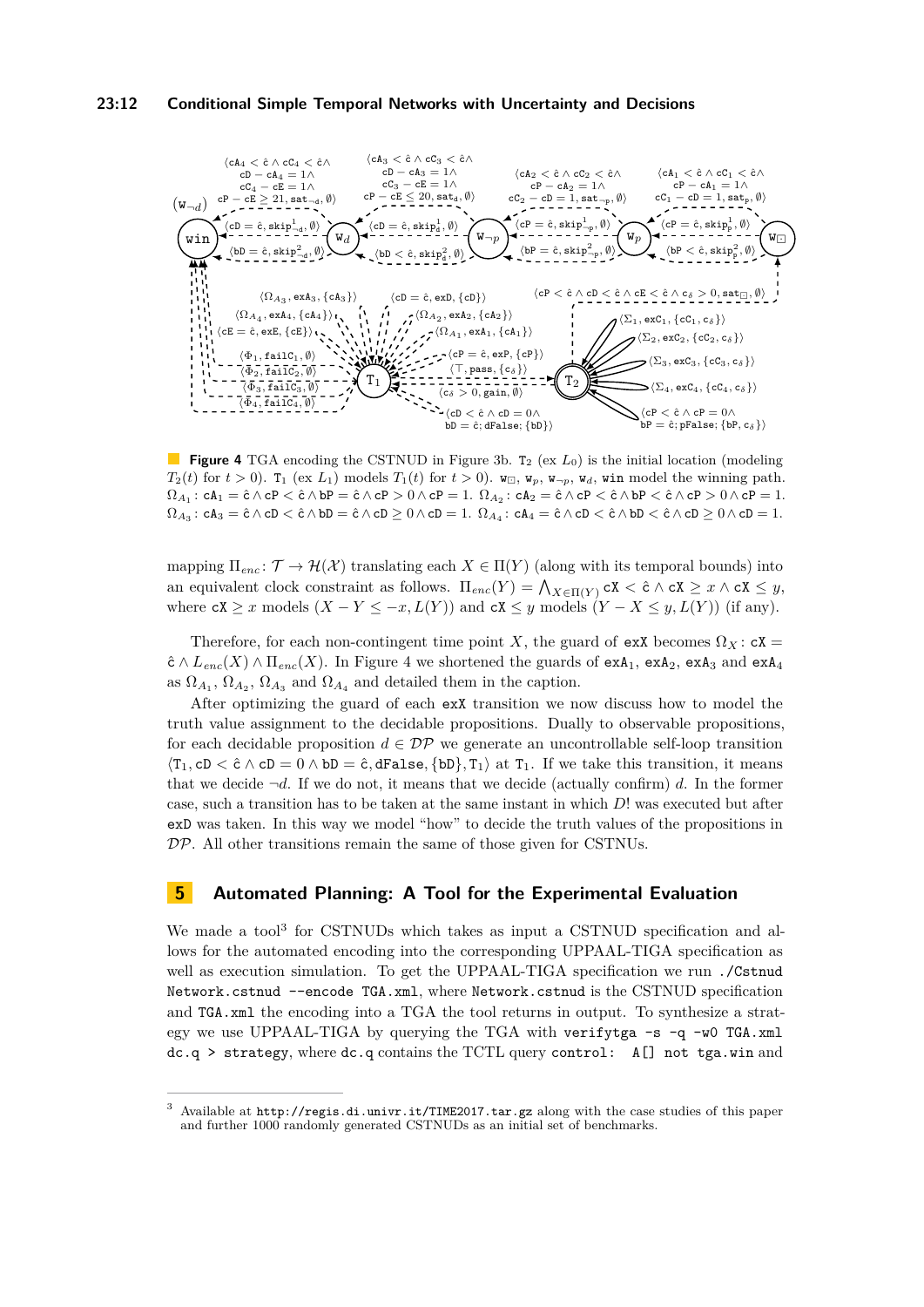<span id="page-12-1"></span>

| \$./Cstnud      | \$./Cstnud      | \$./Cstnud      |
|-----------------|-----------------|-----------------|
| $P = 0.1$       | $P = 0.1$       | $P = 0.1$       |
| $p = true$      | $p = false$     | $p = false$     |
| $A1 = 1.1$      | $A2 = 1.1$      | $A2 = 1.1$      |
| $C1 = 6.0$      | $C2 = 9.2$      | $C2 = 12.7$     |
| $D = 7.0$       | $D = 10.2$      | $D = 13.7$      |
| $d = true$      | $d = true$      | $d = false$     |
| $A3 = 8.0$      | $A3 = 11.2$     | $A4 = 14.7$     |
| $C3 = 11.7$     | $C3 = 14.7$     | $C4 = 21.5$     |
| $E = 12.7$      | $E = 15.7$      | $E = 22.5$      |
| Verifying  SAT! | Verifying  SAT! | Verifying  SAT! |

(a) Player1 observes *p* and  $C_1 =$  (b) Player1 observes  $\neg p$  and (c) Player1 observes  $\neg p$  and 6, therefore decides *d*.  $C_2 = 9.2$ , therefore decides *d*.  $C_2 = 12.7$ , therefore decides  $\neg d$ .

**Figure 5** Execution simulations for [Figure 3b](#page-6-0) (./Cstnud Fig3b.cstnud --execute Fig3b.s).

strategy is the memoryless execution strategy that UPPAAL-TIGA spits out. To execute a controllable CSTNUD we run ./Cstnud Network.cstnud --execute strategy.

We encoded the CSTNUDs in [Figure 3a, Figure 3b](#page-6-0) and [Figure 3c](#page-6-0) to get the UPPAAL-TIGA specifications. We ran UPPAAL-TIGA on such specifications. We used a Linux virtual machine run on top of a VMWare ESXi hypervisor using a physical machine equipped with an Intel i7 2.80GHz and 20GB of RAM for the experimental evaluation. The VM was assigned 5GB of RAM and full CPU power. For [Figure 3a](#page-6-0) the analysis took 2 minutes and 4 seconds answering Property is satisfied and spitting out an execution strategy of 68K for Player2. For both [Figure 3b](#page-6-0) and [Figure 3c](#page-6-0) the analysis took 1 minute and 53 second spitting out a strategy of 44K for Player1. Finally, we executed the latter two controllable cases. The simulator correctly scheduled all non contingent time points satisfying all constraints. We show the output of a few simulations for [Figure 3b](#page-6-0) in [Figure 5.](#page-12-1)

Furthermore, we randomly generated 1000 CSTNUDs as an initial set of benchmarks and ran the analysis on those networks imposing a time out of 900 seconds each. The analysis proved that 169 networks were DC and 14 non-DC. The remaining networks reached the timeout limit. Each CSTNUD proved DC was correctly executed.

## <span id="page-12-0"></span>**6 Correctness of the Encoding**

We prove the correctness and discuss the complexity of the encoding provided in [Section 4.](#page-10-0)

▶ **Theorem 16.** *The encoding in [Section 4](#page-10-0) is correct.* 

**Proof.** To prove that we start by showing that the encoding in [Section 4](#page-10-0) correctly models the move-based semantics of [Section 3.](#page-5-0) A state of the TGA is given by a pair  $(L, \vec{c})$ , where L is a locations and  $\vec{c}$  represents the values of all clocks. The state of a CSTNUD during execution is given by its execution sequence *Z*. We show that the game interplay correctly models the continuous game evolution given in Definition [11](#page-9-0) for all  $t > 0$ . We exclude the case for  $t = 0$ , so Player1 does not play in  $T_1(0)$  and Player2 does not play in  $T_2(0)$ .

**(Invariant)** At any instant  $t > 0$  the snapshot  $Z(t) = \langle E, K, S_E, S_K \rangle$  corresponds to a state of the TGA  $(L, \vec{c})$  in which  $L = T_2$  and  $\vec{c}$  is as follows:  $\hat{c} = t$ ,  $c_{\delta} = 0$ , for each  $X \in \mathcal{T}$ ,  $cX < \hat{c}$ and  $\hat{c} - cX = k$  (if  $X \in E \wedge S_E(X) = k$ ),  $cX = \hat{c}$  otherwise. For each  $p \in \mathcal{P}$ ,  $cP < \hat{c} \wedge bP = \hat{c}$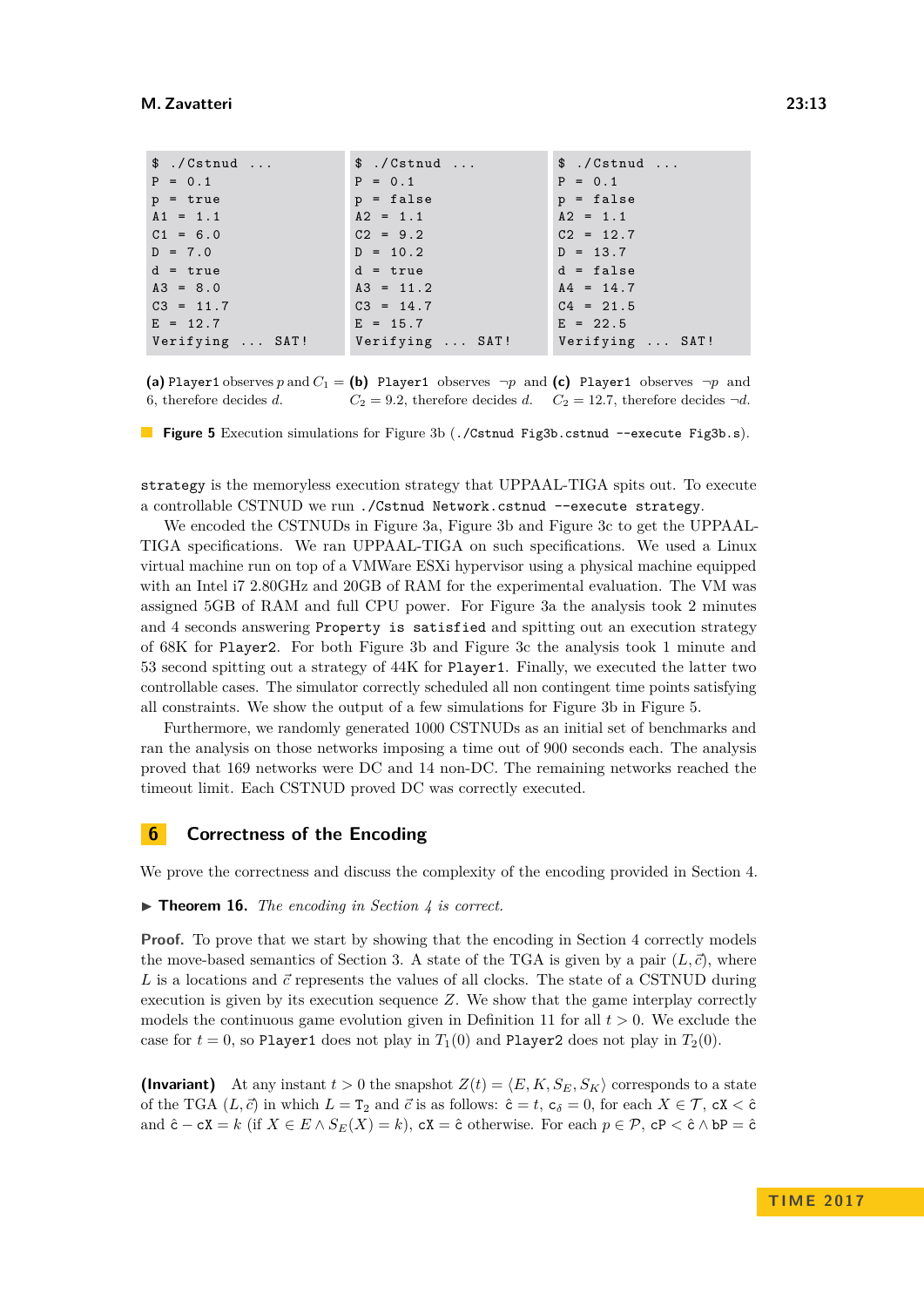#### **23:14 Conditional Simple Temporal Networks with Uncertainty and Decisions**

(if  $p \in K$  and  $S_K(p) = \top$ ) and  $cP < \hat{c} \wedge bP < \hat{c}$  (if  $p \in K$  and  $S_K(p) = \top$ ),  $cP = bP = \hat{c}$ otherwise. Finally, Player2 has finished taking controllable transitions at *t*.

When  $t = 0$  (i.e.,  $\hat{c} = 0$ ) Player2 cannot play in T<sub>2</sub> as no controllable transition is enabled. Player1 cannot play either because the current location is not  $T_1$  and he can only got there after a positive amount of time has elapsed. Therefore, at  $t = 0$ ,  $Z(0) = \langle \emptyset, \emptyset, \emptyset, \emptyset \rangle$ .

When  $t > 0$  (i.e.,  $\hat{c} > 0$ ) both Player1 and Player2 can play in their respective turns  $T_1(t)$  and  $T_2(t)$ . Player1 can take gain to enter  $T_1$  at time *t*. Player2 cannot prevent him from doing so because gain, being urgent, has priority over any other controllable transition that Player2 could take at that time. So, Player1 plays first. Once got in  $T_1$ , Player1 can take (in general) a non-empty sequence of transitions to execute a few non contingent time points and decide the truth values of some decidable propositions if he has executed some decision time points. Such a sequence is finite since there is a finite number of time points to execute and a finite number of propositions to assign. Furthermore, each time point (resp., proposition) can be executed (resp., assigned a value) only once. When this sequence of transitions is over, Player1 ends his turn by taking pass to lead the run back to  $T_2$ . Since  $T_1$  is urgent, time has not elapsed. Therefore, the sequence of transitions taken at  $T_1$  corresponds to the sequence of moves made by Player1 in  $T_1(t)$ . Instead, if Player1 wants to wait at time *t*, he can either take gain and pass immediately after or just avoid taking gain. Now, at  $T_2$ , Player2 does the same for contingent time points and observable propositions if some observation time points have been executed by Player1 in  $T_1(t)$ . When Player2 is done, the sequence of transitions taken, models the sequence of moves made in *T*<sub>2</sub>(*t*). Since Player2 does not make any other move in  $T_2(t)$ ,  $Z(t)$  can no longer be modified.

Player1 and Player2 are driven by their strategies  $\sigma_1$  and  $\sigma_2$  which say what moves to make (i.e., transitions to take) in  $T_1(t)$  and  $T_2(t)$  at any time *t* depending on the current Z. The purpose of  $\sigma_1$  is to keep  $Z(t)$  locally consistent, whereas that of  $\sigma_2$  is the opposite.

The strategies also satisfy their applicability conditions as Player1 can make his moves in  $T_1(t)$  according to  $\sigma_1$  iff Player2 has not played yet in  $T_2(t)$ , whereas Player2 can make his moves in  $T_2(t)$  according to  $\sigma_2$  iff either Player1 has not played in  $T_1(t)$  or Player2 is not done in  $T_2(t)$ . We have already proved that for any  $t > 0$ , Player1 plays first.

The strategies satisfy their obligations as each time Player1 executes a decision time point *D*!, he also assigns the associated decidable proposition *d* a truth value as well. This occurs at the same time but sequentially after the execution of  $D!$ . Player1 assigns  $\top$  to *d* by not taking dFalse and assigns ⊥ to *d* by taking pFalse. If Player1 takes the transition then he cannot take it again in the same turn (as the guard of pFalse invalidates). If he does not, then he will never be able to take dFalse in any  $T_1(t')$  where  $t' > t$ . Likewise,  $\sigma_2$ satisfies its similar obligation for observable propositions. Furthermore,  $\sigma_2$  also satisfies the obligation regarding contingent time points as the encoding generates a failC transition for each contingent time point *C* (belonging to a  $(A, x, y, C) \in \mathcal{L}$ ) allowing Player1 to move to win if Player2 does not take exC within its maximum upper bound *y*. Since Player2 wants to prevent Player1 from getting to win,  $\sigma_2$  is obliged to schedule *C* such that  $C - A \in [x, y]$ .

Both  $\sigma_1$  and  $\sigma_2$  satisfy their postconditions: the reset of cX clocks says when the time points were executed, whereas the values of bP clocks say what truth values the propositions have been assigned. Finally, winning conditions are modeled differently with respect to the player. For Player1 they are abstracted as a winning path checking that all time points and constraints whose labels are not falsified by  $\ell_{cps}$  have been executed and satisfied, respectively. For Player2 winning conditions correspond to schedule a contingent time point at a particular time or decide a truth value for an observable propositions (or any combination of these moves) such that Player1 is unable to satisfy at least one constraint and ends up blocked somewhere while going through the winning path before entering win.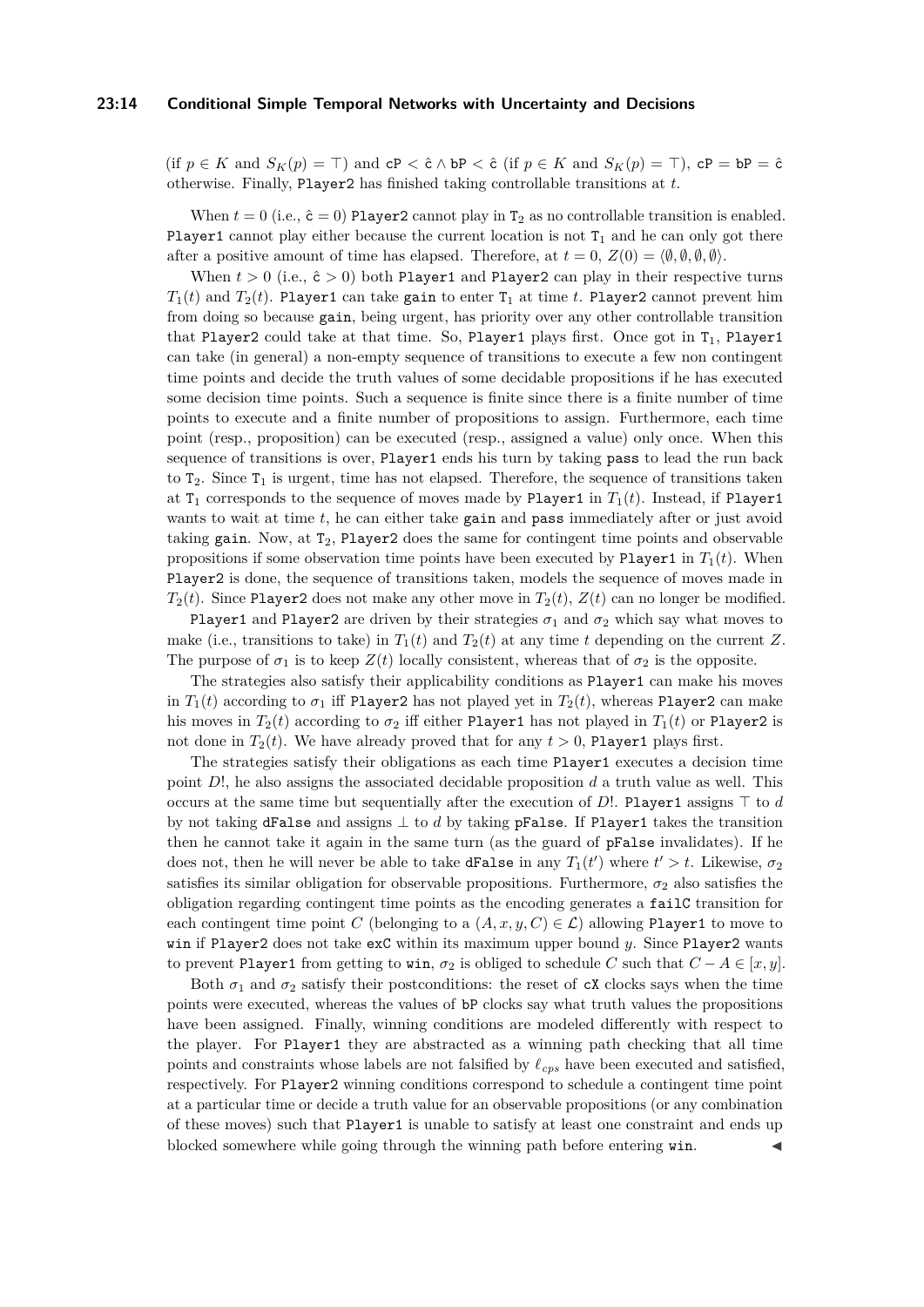#### $\triangleright$  **Theorem 17.** *Any CSTNUD can be encoded into a TGA in polynomial time.*

**Proof Sketch.** Our encoding subsumes that for CSTNUs which runs in polynomial time [\[4,](#page-15-8) [5\]](#page-15-9). We "worsen" that encoding by adding a **dFalse** transition for each  $d \in \mathcal{DP}$ . For each  $X \in \mathcal{T}$ ,  $L_{enc}(X)$  and  $\Pi_{enc}(X)$  are computed in polynomial time by analyzing  $L(X)$  and  $\mathcal{C}$ .

# <span id="page-14-0"></span>**7 Related Work**

STNs [\[10\]](#page-15-0) and Drake [\[9\]](#page-15-1) differ from CSTNUDs since they do not specify any uncontrollable part. Therefore, they are incomparable with CSTNUDs.

STNUs [\[18\]](#page-16-4) specify contingent durations as the unique uncontrollable part. The execution of non-contingent time points cannot influence any contingent duration. Instead, contingent durations do influence the real-value assignment to the non-contingent time points. However, such durations never prevent any non-contingent time point from being executed. This work also addresses the influence of the controllable part over the uncontrollable one.

CSTNs [\[14,](#page-16-1) [20\]](#page-16-2) specify conditional constraints as the unique uncontrollable part. Again, the execution of non-contingent time points cannot prevent any truth value assignment from happening. Instead, depending on what truth value a propositional variable is assigned some time point might be excluded, runtime, from the execution of the network. Similar explanations hold for CSTNUs [\[7,](#page-15-2) [13\]](#page-15-3) which merge CSTNs and STNUs. CSTNUDs are also able to prevent uncontrollable truth value assignments and durations from happening.

In [\[3\]](#page-15-4) CSTNs are extended with decision nodes regulating the truth value assignments to some propositions under control. That work focuses on the complexity analysis of the DC-checking problem and provides constraint-propagation algorithms for special cases in which either the network specifies only decisions and no observations or all decisions are made before any observation. Moreover, contingent durations are not addressed. This work follows a complete different direction starting from CSTNUs and it is based on TGAs.

In temporal workflow management, the difference between controllable and uncontrollable XOR splits is introduced in [\[11\]](#page-15-12) and a technique based on PERT-nets computes internal activity deadlines in order to meet the global ones. Some missed deadlines require human interaction for recovery. We rely on DC, which guarantees that we never miss any deadline.

In [\[19\]](#page-16-7) UPPAAL-TIGA is used to synthesize a controller for timeline-based plans which consider multivalued state variables and networks of TGAs. Apart from time points, our variables are Boolean and our encoding involves one TGA only.

## <span id="page-14-1"></span>**8 Conclusions and Future Work**

We defined *conditional simple temporal networks with uncertainty and decisions* (CSTNUDs) as a unified formalism. CSTNUDs implicitly embed all minor temporal network formalisms such as STNs (if  $\mathcal{L} = \mathcal{OT} = \mathcal{DT} = \emptyset$ ), CSTNs (if  $\mathcal{L} = \mathcal{DT} = \emptyset$ ), STNUs (if  $\mathcal{OT} = \mathcal{DT} = \emptyset$ ). CSTNUs (if  $\mathcal{D}\mathcal{T} = \emptyset$ ), STNDs (if  $\mathcal{L} = \mathcal{O}\mathcal{T} = \emptyset$ ), CSTNDs (if  $\mathcal{L} = \emptyset$ ), and STNUDs (if  $\mathcal{OT} = \emptyset$ ). We modeled the DC-checking of a CSTNU as a two-player game where Player1 models the controller and Player2 models the environment and gave the execution semantics in move-based strategies. We provided an encoding from CSTNUDs into TGAs as an optimized extension of that given for CSTNUs and discussed the correctness and complexity of such an encoding. We automated the approach by making a tool we used to analyze and simulate the execution of the examples discussed in this paper. We also provided a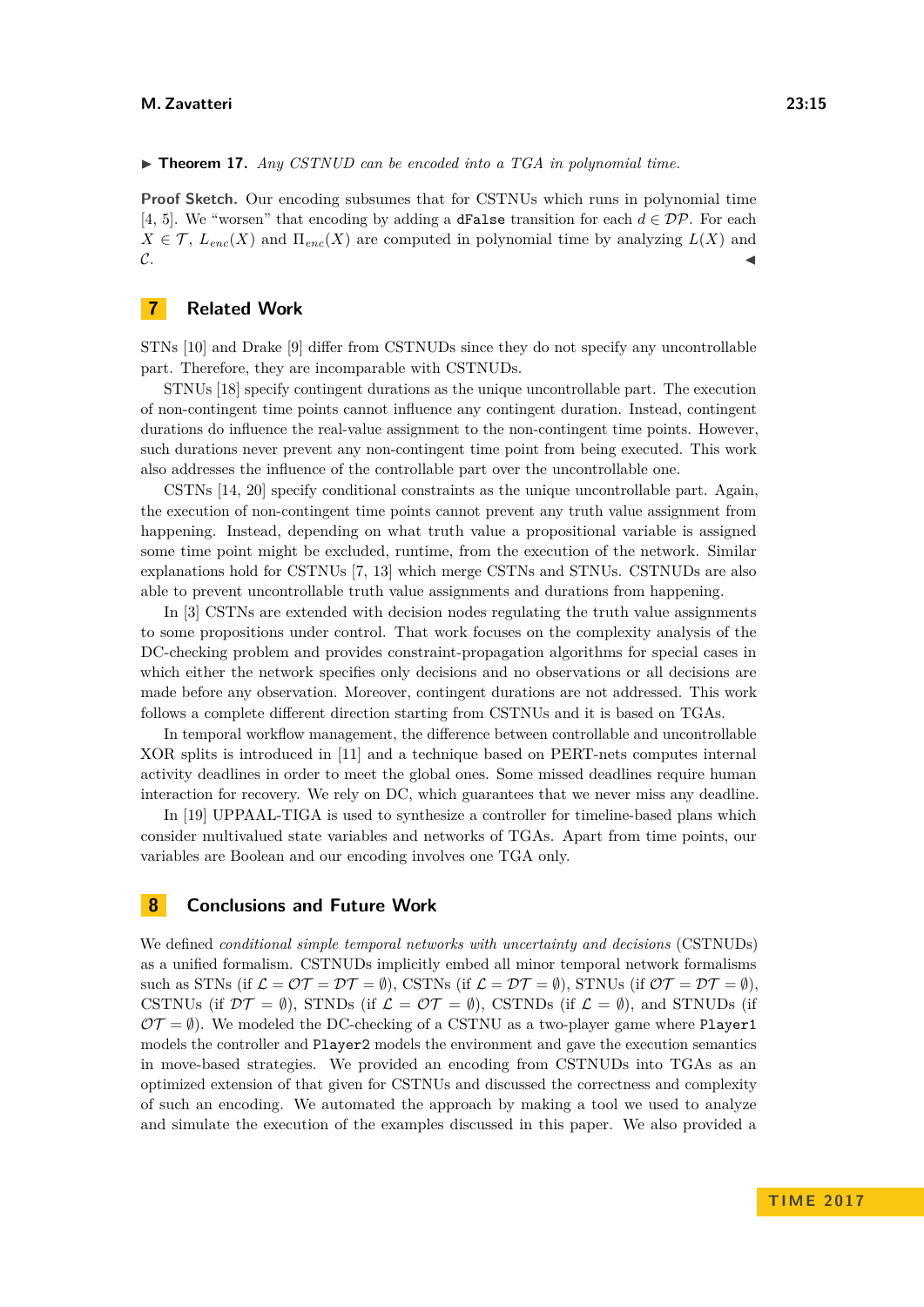## **23:16 Conditional Simple Temporal Networks with Uncertainty and Decisions**

preliminary experimental evaluation of the approach against a set of 1000 randomly generated CSTNUDs. As future work, we plan to address weak and strong controllability of CSTNUDs.

#### **References**

- <span id="page-15-6"></span>**1** Rajeev Alur and David L. Dill. A theory of timed automata. *Theoretical Computer Science*, 126(2):183–235, 1994. [doi:10.1016/0304-3975\(94\)90010-8](http://dx.doi.org/10.1016/0304-3975(94)90010-8).
- <span id="page-15-5"></span>**2** Gerd Behrmann, Agnès Cougnard, Alexandre David, Emmanuel Fleury, Kim G. Larsen, and Didier Lime. Uppaal-tiga: Time for playing games! In *CAV 2007*. Springer Berlin Heidelberg, 2007. [doi:10.1007/978-3-540-73368-3\\\_14](http://dx.doi.org/10.1007/978-3-540-73368-3_14).
- <span id="page-15-4"></span>**3** Massimo Cairo, Carlo Combi, Carlo Comin, Luke Hunsberger, Roberto Posenato, Romeo Rizzi, and Matteo Zavatteri. Incorporating decision nodes into conditional simple temporal networks. In S. Schewe, T. Schneider, and J. Wijsen, editors, *24th International Symposium on Temporal Representation and Reasoning (TIME 2017)*, volume 91 of *LIPIcs*, pages 9:1– 9:17. Schloss Dagstuhl – Leibniz-Zentrum für Informatik, 2017. [doi:10.4230/LIPIcs.TIME.](http://dx.doi.org/10.4230/LIPIcs.TIME.2017.9) [2017.9](http://dx.doi.org/10.4230/LIPIcs.TIME.2017.9).
- <span id="page-15-8"></span>**4** Alessandro Cimatti, Luke Hunsberger, Andrea Micheli, Roberto Posenato, and Marco Roveri. Sound and complete algorithms for checking the dynamic controllability of temporal networks with uncertainty, disjunction and observation. In *21st International Symposium on Temporal Representation and Reasoning (TIME 2014)*, pages 27–36, 2014. [doi:10.1109/TIME.2014.21](http://dx.doi.org/10.1109/TIME.2014.21).
- <span id="page-15-9"></span>**5** Alessandro Cimatti, Luke Hunsberger, Andrea Micheli, Roberto Posenato, and Marco Roveri. Dynamic controllability via timed game automata. *Acta Informatica*, 53(6-8):681– 722, 2016. [doi:10.1007/s00236-016-0257-2](http://dx.doi.org/10.1007/s00236-016-0257-2).
- <span id="page-15-10"></span>**6** Alessandro Cimatti, Luke Hunsberger, Andrea Micheli, and Marco Roveri. Using timed game automata to synthesize execution strategies for simple temporal networks with uncertainty. In *Proceedings of the Twenty-Eighth AAAI Conference on Artificial Intelligence, July 27-31, 2014, Québec City, Québec, Canada.*, pages 2242–2249, 2014. URL: <http://www.aaai.org/ocs/index.php/AAAI/AAAI14/paper/view/8512>.
- <span id="page-15-2"></span>**7** Carlo Combi, Luke Hunsberger, and Roberto Posenato. An algorithm for checking the dynamic controllability of a conditional simple temporal network with uncertainty. In *Proceedings of the 5th International Conference on Agents and Artificial Intelligence – Volume 2: ICAART*, pages 144–156. INSTICC, ScitePress, 2013. [doi:10.5220/0004256101440156](http://dx.doi.org/10.5220/0004256101440156).
- <span id="page-15-11"></span>**8** Carlo Combi, Roberto Posenato, Luca Viganò, and Matteo Zavatteri. Access controlled temporal networks. In *Proceedings of the 9th International Conference on Agents and Artificial Intelligence – Volume 2: ICAART*, pages 118–131. INSTICC, ScitePress, 2017. [doi:10.5220/0006185701180131](http://dx.doi.org/10.5220/0006185701180131).
- <span id="page-15-1"></span>**9** Patrick R. Conrad and Brian C. Williams. Drake: An efficient executive for temporal plans with choice. *J. Artif. Int. Res.*, 42(1):607–659, September 2011.
- <span id="page-15-0"></span>**10** Rina Dechter, Itay Meiri, and Judea Pearl. Temporal constraint networks. *Artificial Intelligence*, 49(1-3):61–95, 1991. [doi:10.1016/0004-3702\(91\)90006-6](http://dx.doi.org/10.1016/0004-3702(91)90006-6).
- <span id="page-15-12"></span>**11** Johann Eder, Euthimios Panagos, Heinz Pozewaunig, and Michael Rabinovich. *Time Management in Workflow Systems*, pages 265–280. Springer London, 1999. [doi:10.1007/](http://dx.doi.org/10.1007/978-1-4471-0875-7_22) [978-1-4471-0875-7\\_22](http://dx.doi.org/10.1007/978-1-4471-0875-7_22).
- <span id="page-15-7"></span>**12** John E. Hopcroft and Jeffrey D. Ullman. *Introduction to Automata Theory, Languages and Computation*. Addison-Wesley, 1979.
- <span id="page-15-3"></span>**13** Luke Hunsberger, Roberto Posenato, and Carlo Combi. The Dynamic Controllability of Conditional STNs with Uncertainty. In *Workshop on Planning and Plan Execution for Real-World Systems (PlanEx) at ICAPS-2012*, pages 1–8, Atibaia, June 2012. URL: [http:](http://arxiv.org/abs/1212.2005) [//arxiv.org/abs/1212.2005](http://arxiv.org/abs/1212.2005).